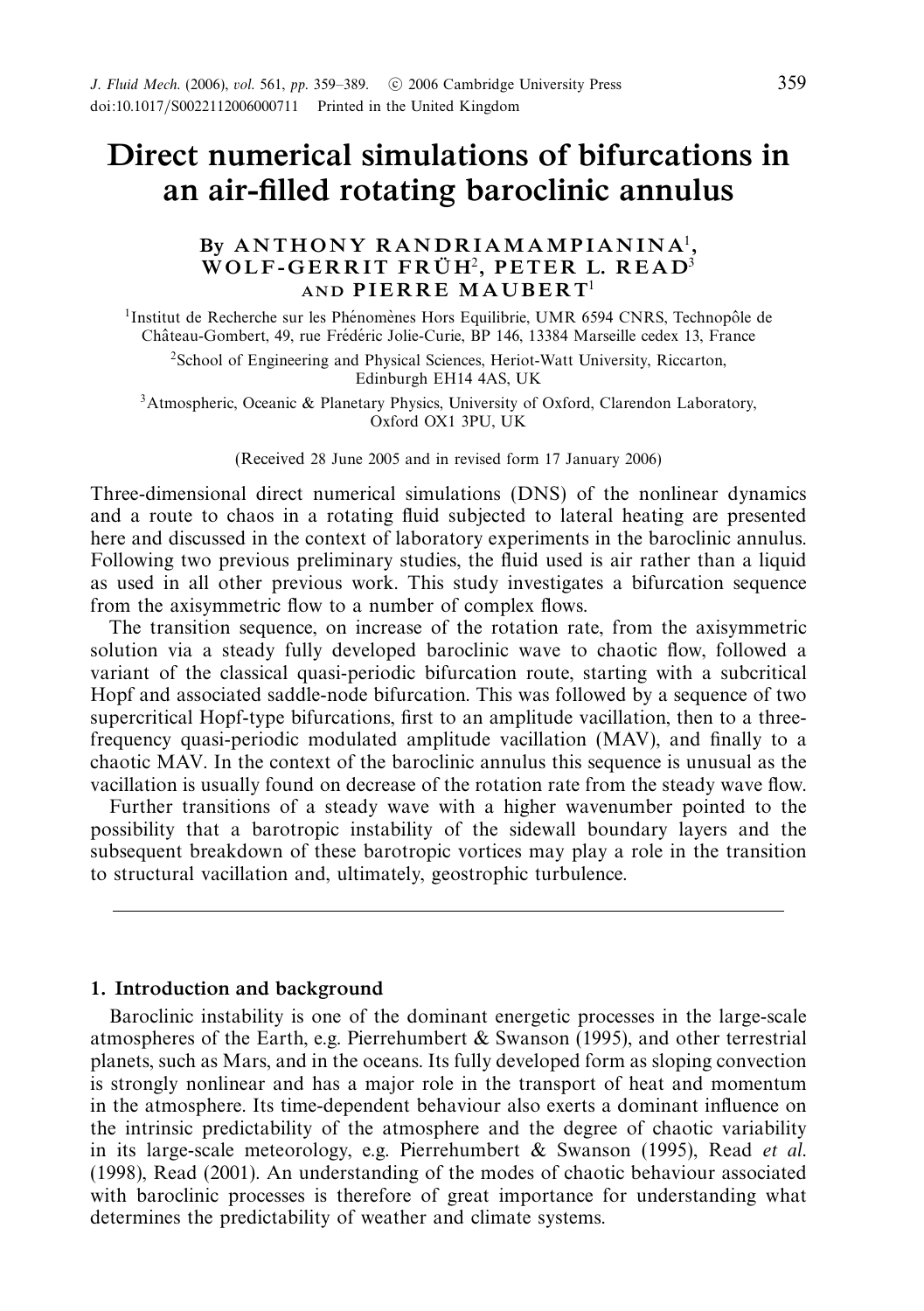For more than 50 years, the differentially heated rotating cylindrical annulus has been an archetypal means of studying the properties of fully developed baroclinic instability in the laboratory. Laboratory measurements have enabled the transport properties of the flow, its detailed structure, and aspects of its time-dependent behaviour to be studied under a variety of conditions, e.g. Hide  $\&$  Mason (1975), Pfeffer, Buzyna & Kung (1980), Buzyna, Pfeffer & Kung (1984), Hignett et al. (1985), Read et al. (1992), Früh & Read (1997). The system is well known to exhibit a rich variety of different flow regimes, depending upon the imposed conditions (primarily the temperature contrast  $\Delta T$  and rotation rate  $\Omega$ ), ranging from steady axisymmetric circulations through highly symmetric regular wave flows to fully developed geostrophic turbulence.

Almost all laboratory experiments on the baroclinic annulus and numerical simulations have used water, water–glycerol mixtures, or silicone oils. All these have Prandtl numbers much larger than unity. One study, by Fein & Pfeffer (1976), included mercury with  $Pr = 0.025$  and confirmed that the observed basic transitions were unchanged even at very small Prandtl numbers. That early study, however, did not report on the details of flow transitions within the non-axisymmetric flow regimes. Even though air is a very common fluid – and relevant to atmospheric flows as well as the flow in turbomachinery – no previous detailed study has used air as the working fluid in the annulus. Furthermore, the Prandtl number of air is near unity which could result in revealing phenomena as the relative thickness of the thermal and velocity boundary layers is similar. This paper continues two previous studies by Maubert  $\&$ Randriamampianina (2002, 2003) which explored the basic flow types found by direct numerical simulation of baroclinic convection in an air-filled annulus.

# 1.1. Aim and outline

The focus of this paper is to provide a detailed analysis of the onset of baroclinic waves in an air-filled rotating annulus, and to follow this through a complete bifurcation sequence up to a complex fluctuating type of flow, which has not been achieved before with direct numerical simulation (DNS) in an even remotely realistic domain such as the simple annulus. The findings from the direct numerical simulations are analysed in the framework of standard bifurcations and discussed in the context of the extensive literature of annulus experiments with liquids.

The remainder of this section is devoted to a brief background to established bifurcations in the baroclinic annulus and the role of the Prandtl number. The model used for the direct numerical simulations is described in some detail in  $\S$ 2, followed by a description of the main techniques used to analyse data from the simulations. Section 4 presents the main results, including an overview of the main regimes observed and detailed discussions of the flows encountered (*a*) from  $m = 2$  towards quasi-periodic and chaotic amplitude vacillations, and (*b*) from  $m = 3$  towards either quasi-periodic amplitude vacillation or structural vacillation via a mixed vacillation regime not previously identified in other work. The overall results are discussed in the light of previous work and wider issues in § 5.

## 1.2. Bifurcations to chaos in the baroclinic annulus

Rand (1982) has shown that the bifurcations of systems with axially symmetric geometry and boundary conditions would be expected to lead to the eventual transition to chaotic behaviour via a quasi-periodic route, provided the frequencies of various forms of modulation of the waves remain incommensurate, otherwise a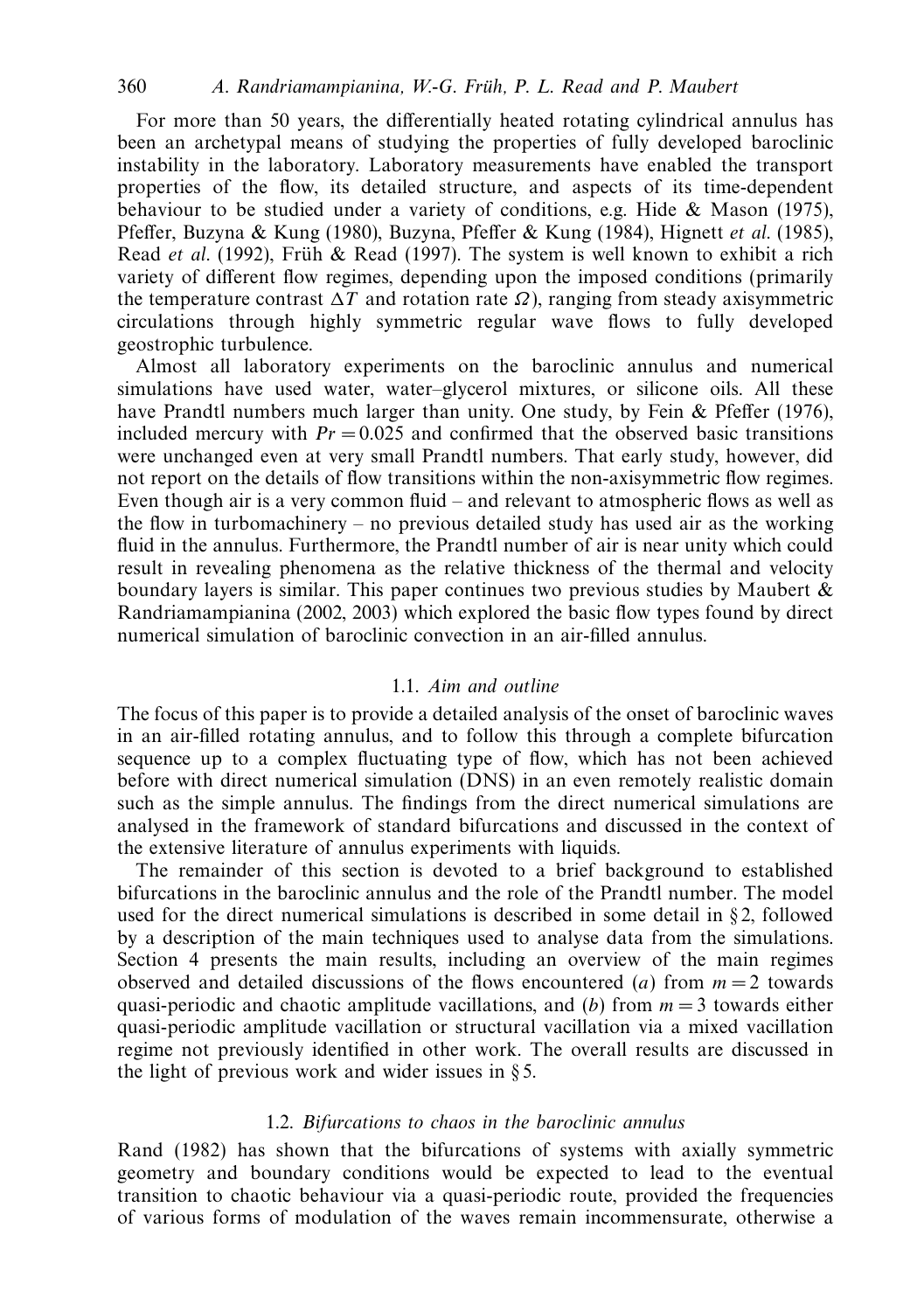period-doubling route is anticipated. The rotating annulus seems to form an important prototype for flow systems characterized by axially symmetric boundary conditions, allowing experimental investigations of the effects of such imposed symmetries on the bifurcations of the system. Thus, the onset of regular azimuthally travelling waves with steady amplitude is commonly found to be the outcome of the onset of baroclinic instability as parameters such as  $\Omega$  are increased from the steady axisymmetric regime. In the following, these waves are referred to as 'steady waves' and the frequency associated with the azimuthal phase velocity is by convention referred to as the *'drift frequency'*,  $\omega_d$ . Secondary bifurcations are found to involve the onset of periodic modulations of the initial steady regular waves, leading to various forms of periodic 'vacillation' with a vacillation frequency,  $\omega_v$ . Further bifurcations may involve a modulation at a second frequency,  $\omega_m$ , in the form of a 'modulated vacillation' or the emergence of other complex flows. These may follow low-dimensional chaotic dynamics or signal the emergence of turbulent flow, described as 'weak' or 'strong' turbulence, respectively by Rand (1982). An important consequence of the axial symmetry of the boundary conditions, however, is that frequency entrainment of oscillatory amplitude modulations with the drift frequency of the azimuthal progression of the baroclinic wave patterns is excluded, on the grounds that there is no physical mechanism to couple these modes of oscillation. This complete decoupling of the drift frequency of a travelling wave from any amplitude variation gives rise to the possibility of observing a quasi-periodic flow with three free frequencies while a generic three-frequency flow would be likely to be chaotic (cf. Newhouse, Ruelle  $&$  Takens 1978). In laboratory experiments, however, such a quasi-periodic flow has never been observed as even the smallest imperfections are sufficient to provide the necessary coupling to result in either chaotic flow or frequency entrainment with its resulting reduction to two independent frequencies. To our knowledge, also no numerical evidence for a quasi-periodic three-frequency flow from a numerical simulation of the Navier–Stokes equations has ever been reported.

Extensive experimental studies of transitions to chaotic behaviour in the laboratory by Read et al. (1992) have demonstrated the onset of 'baroclinic chaos' via a quasiperiodic route, in which a periodic amplitude-modulated wave ('amplitude vacillation') develops a long-period secondary modulation, typically involving the instability of a non-harmonic azimuthal sideband mode. The onset of this secondary modulation was typically found to be chaotic (from computation of the largest Lyapunov exponent), except when the modulation frequency was commensurate with the spatial drift frequency. As mentioned above, this apparent entrainment of the modulation and drift frequencies is not generic for systems with azimuthally symmetric boundary conditions, but was almost certainly a consequence of imperfections in the apparatus and thermocouple array used to measure the azimuthal thermal structure of the flow, breaking the rotational symmetry of the boundary conditions. Subsequent work by Früh & Read (1997) has highlighted that such entrainments with the azimuthal drift frequency were commonplace in the experiments, indicating that only very small departures from azimuthal symmetry in the boundary conditions were sufficient to couple intrinsic nonlinear oscillations of the flow with the azimuthal pattern drift.

## 1.3. The role of the Prandtl number

The role of fluid properties in influencing the nonlinear development of baroclinic flows is another aspect of the problem which has hitherto received relatively little attention. The Prandtl number  $Pr$  is a parameter of particular interest, also in the context of other convection problems. Fein & Pfeffer (1976), who carried out a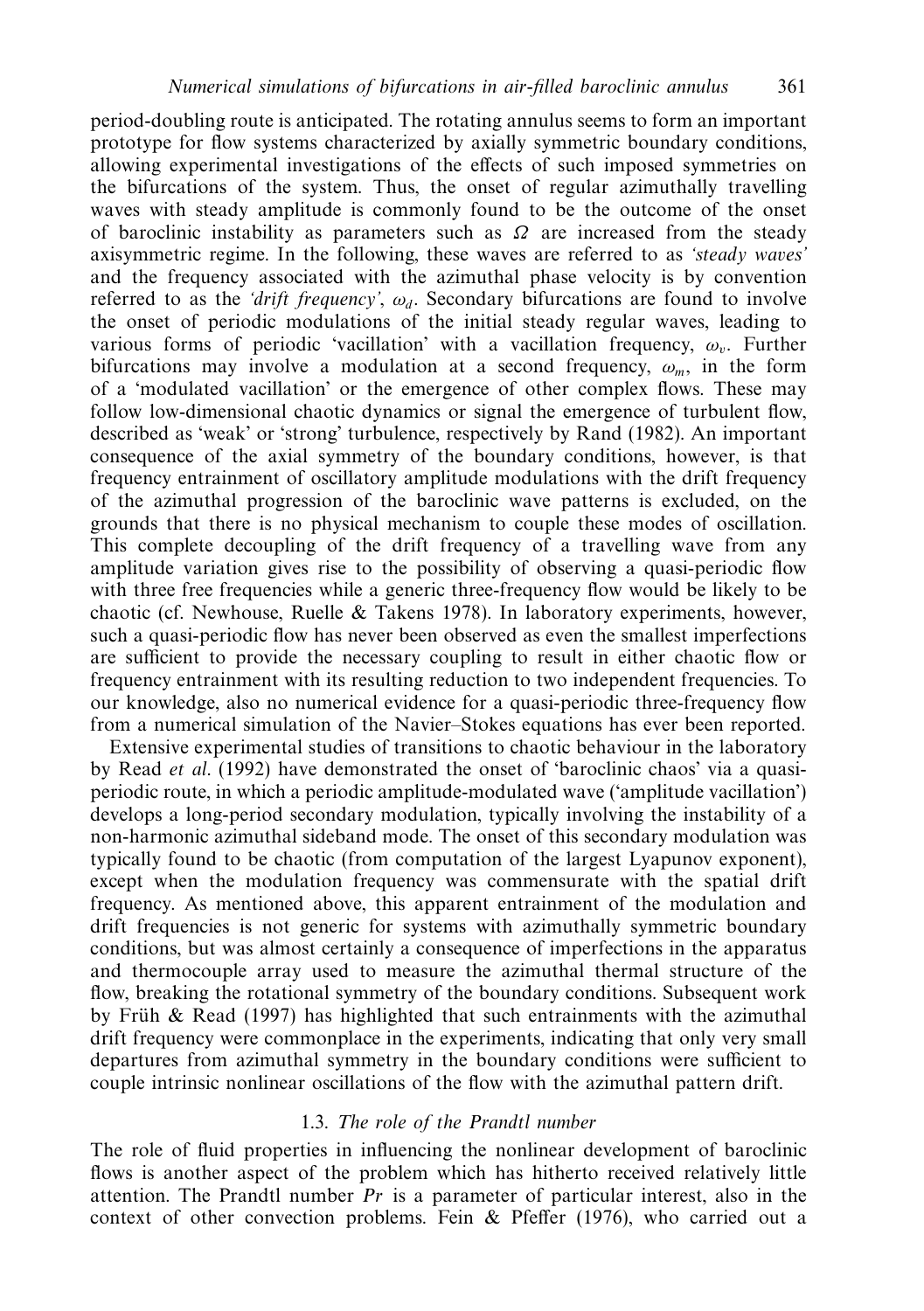careful survey of the main flow regimes in a thermally driven annulus using either mercury, water, or silicon oils, found significant differences in the onset of baroclinic instability in the region of the so-called 'lower symmetric transition' at low Taylor number, where viscous and thermal diffusion are expected to play a major role. Some substantial differences in the onset of various types of regular wave were also noted at higher Taylor numbers. Jonas (1981) investigated the influence of Prandtl number on the incidence of various forms of vacillation, using fluids with Pr ranging from 11 to 74. He reported that amplitude vacillation in particular was significantly more widespread at high Prandtl number, though the onset of 'structural vacillation' close to the transition zone at high Taylor number was less sensitive to Pr. In all of the published studies so far, however, the range of  $Pr$  investigated has either been limited to relatively high values (using liquids based on water, silicon oils or organic fluids such as diethyl ether) or very low  $Pr$  in liquid metals (mercury). It is remarkable that no experimental work to date has investigated the properties of baroclinic instability in a fluid with  $Pr = O(1)$ .

Air is a commonplace fluid, with a Prandtl number at room temperature of around 0.7, and would seem to form an ideal medium in which to investigate the properties of fully developed baroclinic instability in a fluid with  $Pr = O(1)$ . Some initial investigations were carried out recently by Maubert  $\&$  Randriamampianina (2003) in an air-filled rotating annulus using a pseudo-spectral numerical model, which have successfully demonstrated the onset of baroclinic instability and the development of some simple vacillations. That study has now been substantially extended to investigate the onset of various types of flow in much more detail. The results have exposed a number of new and intriguing features of fully-developed baroclinic instability in a numerically simulated environment which is free of experimental imperfections due to probes and/or departures from circular symmetry, and shed light on a number of issues raised in previous work.

## *2. The numerical model*

### 2.1. Governing equations

The physical model is composed of two vertical coaxial cylinders of height *d*, the inner cylinder of radius *a* and the outer of radius *b*, resulting in an annular gap of width  $L = b - a$ . At the top and the bottom, the annular gap is closed by two horizontal insulating rigid endplates. The inner cylinder at radius  $r = a$  is cooled to a constant temperature,  $T_a$ , and the outer cylinder is heated to a constant temperature,  $T_b > T_a$ , as shown in figure 1. The physical dimensions and fluid properties are listed in table 1. The whole cavity rotates at a uniform rate, where the rotation vector  $\Omega = \Omega e_{\overline{z}}$  is anti-parallel to the gravity vector  $g = -ge_z$  and coincides with the axis of the cylinders. The geometry is defined by the aspect ratio,  $A = d/L = 3.94$ , and the curvature parameter,  $R_c = (b + a)/L = 3.74$  (see table 1), corresponding to the configuration used by Fowlis  $\&$  Hide (1965) in their experiments with liquids. The working fluid considered in the present study is air at ambient temperature, so that  $Pr = 0.707$ . The fluid is assumed to satisfy the Boussinesq approximation, with constant properties except for the density when applied to the Coriolis, centrifugal and gravitational accelerations where  $\rho = \rho_0(1 - \alpha(T - T_0))$ , where  $\alpha$  is the coefficient of thermal expansion and  $T_0$  is a reference temperature  $T_0 = (T_b + T_a)/2$ . The reference scales are the velocity  $U = g\alpha (T_b - T_a)/2\Omega$  and the time  $t = (2\Omega)^{-1}$ , and the nondimensional temperature is  $2(T - T_0)/(T_b - T_0)$ . With a mean temperature of 293 K,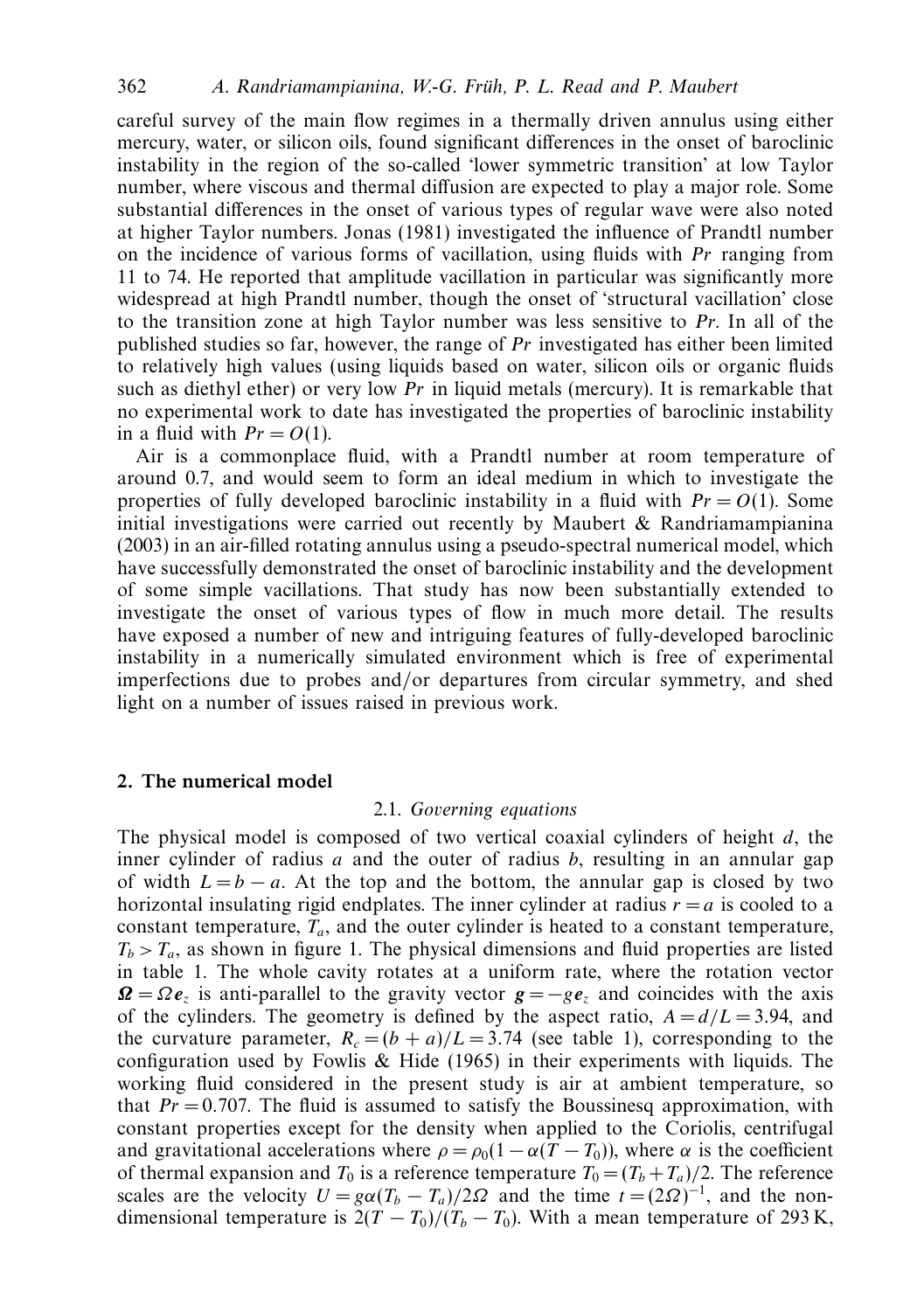

FIGURE 1. Schematic diagram of the baroclinic annulus.

| Inner radius                 | a                                         | 34.8 mm                                               |
|------------------------------|-------------------------------------------|-------------------------------------------------------|
| Outer radius                 | b                                         | $60.2 \,\mathrm{mm}$                                  |
| Height                       | d                                         | $100 \,\mathrm{mm}$                                   |
| Gap width                    | $L = b - a$                               | $25.4 \text{ mm}$                                     |
| Mean temperature             | $T_0$                                     | 293K                                                  |
| Temperature difference       | $\Delta T$                                | 30 K                                                  |
| Rotation rate                | Ω                                         | 10 to 47 rad s <sup>-1</sup>                          |
| Density                      | $\rho$                                    | $1.220 \,\mathrm{kg} \,\mathrm{m}^{-3}$               |
| Volume expansion coefficient | $\alpha = 1/T_0$                          | $3.41 \times 10^{-3}$ K <sup>-1</sup>                 |
| Kinematic viscosity          | ν                                         | $1.697 \times 10^{-5}$ m <sup>2</sup> s <sup>-1</sup> |
| Thermal diffusivity          | $\kappa$                                  | $2.400 \times 10^{-5}$ m <sup>2</sup> s <sup>-1</sup> |
| Aspect ratio                 | $A = d/L$                                 | $3.94 -$                                              |
| Curvature parameter          | $R_c = (b + a)/L$                         | $3.74 -$                                              |
| Prandtl number               | $Pr = v/k$                                | $0.707 -$                                             |
| Rayleigh number              | $Ra = g\alpha (T_b - T_a)L^3/(\nu\kappa)$ | $4.7332 \times 10^{4}$ –                              |
| Froude number                | $Fr = \Omega^2 L/g$                       | 0.313 to $5.730 -$                                    |
| Taylor number                | $Ta = 4Q^2v^{-2}L^5d^{-1}$                | $1.75 \times 10^5$ to $32.5 \times 10^5$ -            |

Table 1. Summary of the dimensions of the system, the fluid properties, and the dimensionless parameters for the temperature difference of  $\Delta T = 30$  K.

the Boussinesq approximation can assumed to be valid to temperature differences of up to  $30 K$ .

In the meridional plane, the dimensional space variables  $(r^*, z^*) \in [a, b] \times [0, d]$ have been normalized into the square  $[-1, 1] \times [-1, 1]$ , a prerequisite for the use of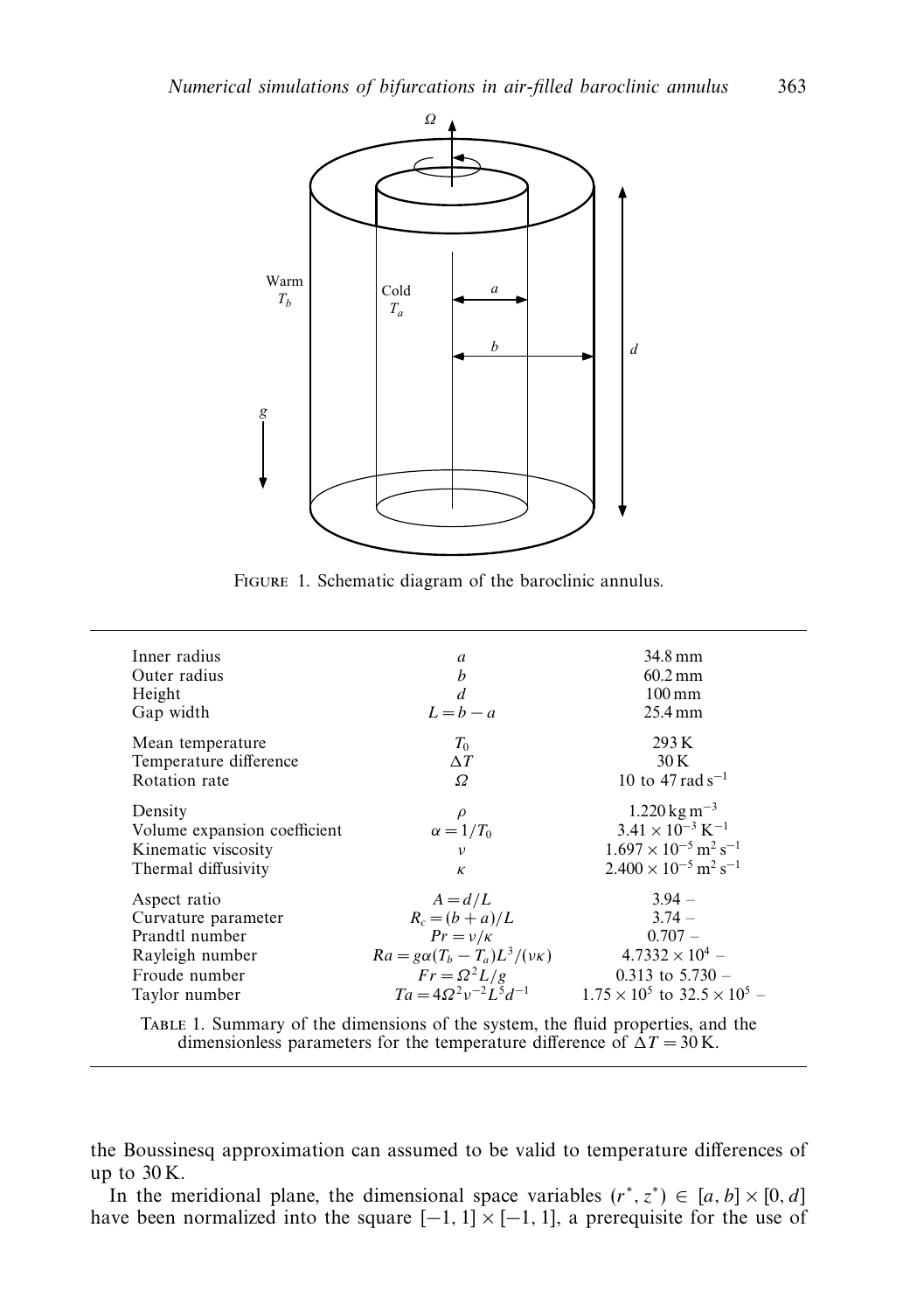364 A. Randriamampianina, W.-G. Früh, P. L. Read and P. Maubert Chebyshev polynomials:

$$
r = \frac{2r^*}{L} - R_c, \qquad z = \frac{2z^*}{d} - 1.
$$

In a rotating frame of reference, the resulting dimensionless system becomes

$$
\frac{\partial V}{\partial t} + \frac{2Ra}{A^2PrTa}N(V) + \mathbf{e}_z \times V = -\nabla\Pi + \frac{4}{A^{3/2}Ta^{1/2}}\nabla^2V + \mathbf{F},\tag{2.1}
$$

$$
\nabla \cdot \mathbf{V} = 0,\tag{2.2}
$$

$$
\frac{\partial T}{\partial t} + \frac{2Ra}{A^2PrTa} \nabla \cdot (VT) = \frac{4}{A^{3/2}PrTa^{1/2}} \Delta T,\tag{2.3}
$$

where  $e_r$  and  $e_z$  are the unit vectors in the radial and axial directions respectively,

$$
\Pi = \frac{p + \rho_0 gz - \frac{1}{2}\rho_0 \Omega^2 r^2}{\rho_0 g \alpha (T_b - T_a) d/2},\tag{2.4}
$$

$$
\boldsymbol{F} = \frac{1}{2} \boldsymbol{T} \boldsymbol{e}_z - \frac{F \boldsymbol{r}}{4A} \left( \boldsymbol{r} + \boldsymbol{R}_c \right) \boldsymbol{T} \boldsymbol{e}_r, \tag{2.5}
$$

and  $N(V)$  corresponds to nonlinear terms. The dimensionless parameters governing the flow are the aspect ratio *A*, the curvature parameter  $R_c$ , the Prandtl number  $Pr$ , the Rayleigh number  $Ra$ , the Froude number  $Fr$ , and the Taylor number,

$$
Ta = \frac{4\Omega^2 L^5}{v^2 d}.
$$
\n
$$
(2.6)
$$

The Taylor number is one of the two main parameters traditionally used to analyse this system, following e.g. Fowlis & Hide (1965) and Hide & Mason (1975). The second parameter is the thermal Rossby number,

$$
\Theta = \frac{g d\alpha (T_b - T_a)}{\Omega^2 L^2} \equiv \frac{4Ra}{PrTa},\tag{2.7}
$$

which explicitly appears as the coefficient of the convective terms in  $(2.1)$  and  $(2.3)$ .

The 'skew-symmetric' form proposed by Zang (1990) was chosen for the convective terms  $N(V)$  in the momentum equations to ensure the conservation of kinetic energy, a necessary condition for a simulation to be numerically stable in time.

## 2.2. Boundary conditions

The boundary conditions are no-slip velocity conditions at all surfaces,

$$
V = 0 \qquad \text{at } r = \pm 1 \text{ and at } z = \pm 1,
$$

thermal insulation at the horizontal surfaces,

$$
\frac{\partial T}{\partial z} = 0 \quad \text{at } z = \pm 1,
$$

and constant temperature conditions at the sidewalls,

$$
T = -1 \qquad \text{at } r = -1
$$

and

$$
T = 1 \qquad \text{at } r = 1.
$$

## 2.3. Numerical approach

A pseudo-spectral collocation-Chebyshev and Fourier method is implemented. In the meridional plane (*r, z*), each dependent variable is expanded in the approximation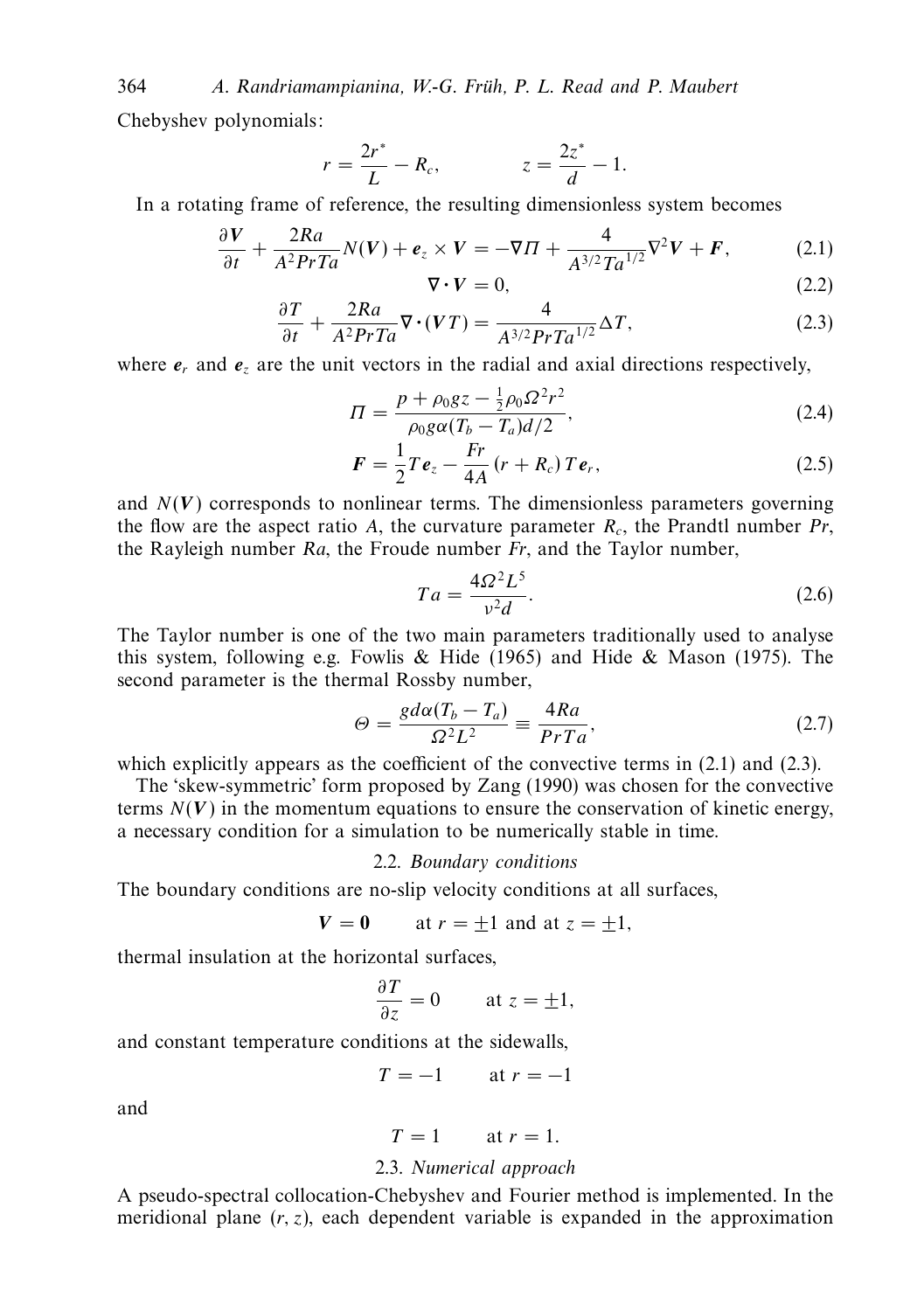space  $P_{NM}$ , composed of Chebyshev polynomials of degrees less than or equal to N and *M* respectively in the *r*- and *z*- directions, while Fourier series are introduced in the azimuthal direction.

Thus, we have for each dependent variable  $f$  ( $f = V_r$ ,  $V_a$ ,  $V_z$ ,  $T$ ):

$$
f_{NMK}(r, \phi, z, t) = \sum_{n=0}^{N} \sum_{m=0}^{M} \sum_{k=-K/2}^{K/2-1} \hat{f}_{nmk}(t) T_n(r) T_m(z) \exp(ik\phi),
$$
 (2.8)

where  $T_n$  and  $T_m$  are Chebyshev polynomials of degrees *n* and *m*.

This approximation is applied at collocation points, where the differential equations are assumed to be satisfied exactly (Gottlieb & Orszag 1977; Canuto et al. 1987). We have considered the Chebyshev–Gauss–Lobatto points,

$$
r_i = \cos(i\pi/N) \text{ for } i \in [0, N],
$$
  
\n
$$
z_j = \cos(j\pi/M) \text{ for } j \in [0, M],
$$

and a uniform distribution in the azimuthal direction:

$$
\phi_k = 2k\pi/K \text{ for } k \in [0, K].
$$

The time integration used is second-order accurate and is based on a combination of Adams–Bashforth and Backward Differentiation Formula schemes, chosen for its good stability properties (Vanel, Peyret & Bontoux 1986). The resulting AB/BDF scheme is semi-implicit, and for the transport equation of the velocity components in (2.1) can be written as:

$$
\frac{3f^{l+1} - 4f^l + f^{l-1}}{2\delta t} + 2\mathcal{N}(f^l) - \mathcal{N}(f^{l-1}) = -\nabla \Pi^{l+1} + C\nabla^2 f^{l+1} + F_i^{l+1} \tag{2.9}
$$

where  $\mathcal{N}(f)$  represents nonlinear terms with the Coriolis term,  $F_i$  corresponds to the component of the forcing term  $\vec{F}$ ,  $\delta t$  is the time step and the superscript *l* refers to time level. The cross-terms in the diffusion part in the  $(r, \phi)$ -plane resulting from the use of cylindrical coordinates in (2.1) are treated within  $\mathcal{N}(f)$ , in order to maintain an overall second-order time accuracy. An equivalent discretization applies for the transport equation of the temperature (2.3). For the initial step, we have taken  $f^{-1} = f^{0}$ . At each time step, the problem then reduces to the solution of Helmholtz and Poisson equations.

An efficient projection scheme is introduced to solve the coupling between the velocity and the pressure in (2.1). This algorithm ensures a divergence-free velocity field at each time step, maintains the order of accuracy of the time scheme for each dependent variable and does not require the use of staggered grids (Hugues  $\&$ Randriamampianina 1998; Raspo et al. 2002). A complete diagonalization of operators yields simple matrix products for the solution of successive Helmholtz and Poisson equations at each time step (Haldenwang et al. 1984). The computations of eigenvalues, eigenvectors and inversion of corresponding matrices are done once during a preprocessing step.

### 2.4. Computational details

The numerical code has been previously validated by Randriamampianina, Leonardi & Bontoux (1998) for a liquid-filled cavity  $(Pr = 13.07)$  by comparison of solutions with the detailed results reported by Hignett *et al.* (1985) from a combined laboratory and numerical study presented in Hignett (1985). Very close agreement has been obtained between our results and measurements for a regular wave flow.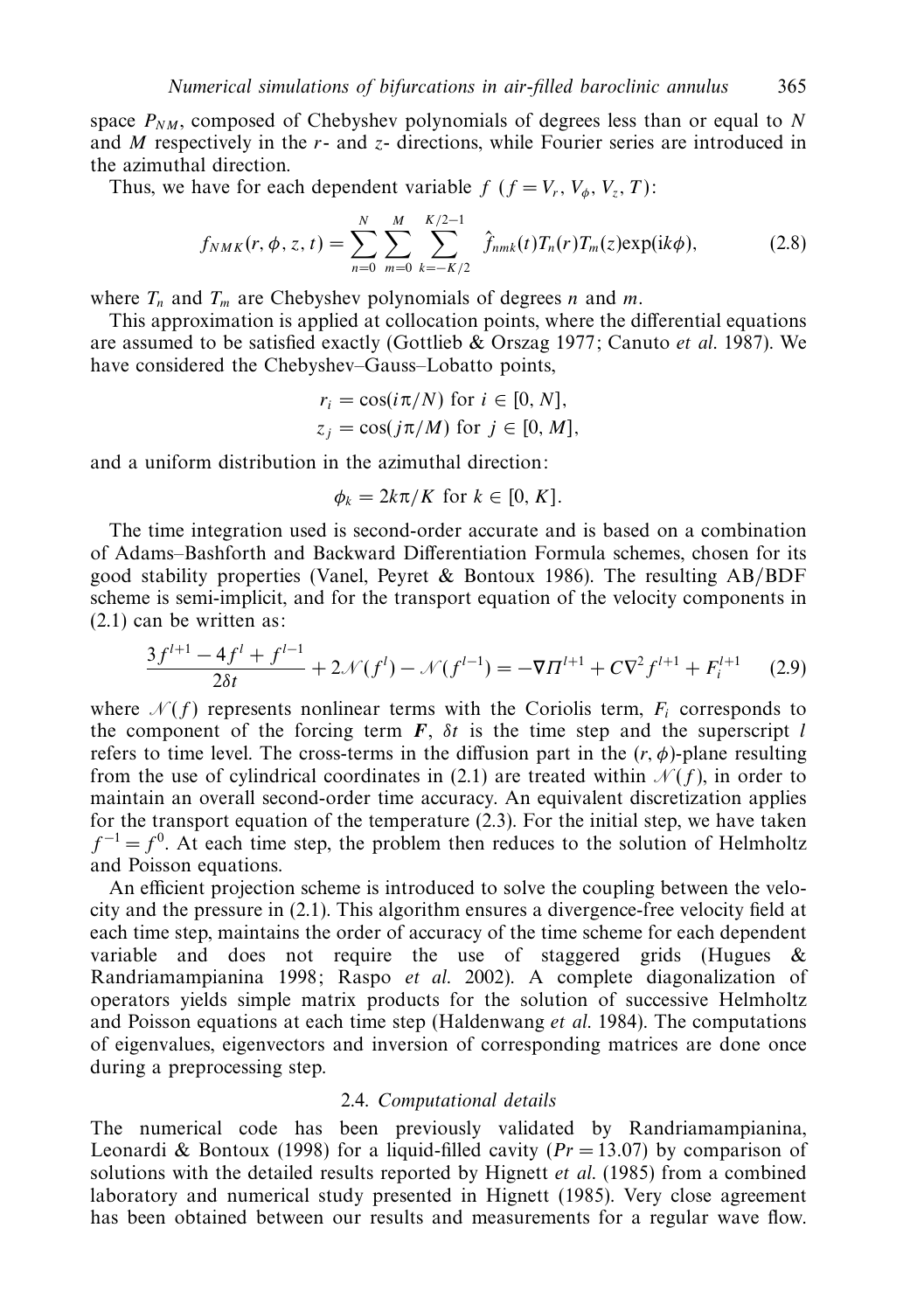Particular attention has been paid to the grid effect on the solution, which has served as basis for the present study. A grid independence of the three-dimensional solution is assumed when the levels of non-harmonics of the dominant wave amplitude approach the machine precision  $(10^{-9})$ .

For  $Ta \leq 3 \times 10^5$ , a mesh of  $N \times M \times K = 64 \times 96 \times 80$  was used in the radial, axial, and azimuthal directions, respectively, with a dimensionless time step  $\delta t = 0.1125$ . For  $Ta > 3 \times 10^5$ , a finer resolution was used,  $N \times M \times K = 96 \times 96 \times 128$ , and various time steps within the numerical stability limit: a dimensionless time step,  $0.003225 \le \delta t \le 0.05$ .

For the transition from the upper symmetric regime to the regular waves, the initial conditions corresponded to the steady axisymmetric solution at each azimuthal node to which a random perturbation was added to the temperature field in azimuth. Subsequently, the strategy consisted of increasing or decreasing progressively the rotation rate, without adding any further perturbations, for following successive three-dimensional solutions.

# *3. Data analysis*

The data analysis techniques can be broadly classified into two-dimensional sections for visualization of the fields, spectral analysis of one-dimensional sections for mode amplitudes and frequencies, and phase-space reconstruction from dynamical systems theory to provide information on the qualitative class of solution observed.

# 3.1. Two-dimensional fields and azimuthal sections

To visualize the flow, both horizontal and vertical cross-sections of the velocity, temperature, and pressure fields were used. The horizontal sections shown here are at mid-height, and the vertical cross-sections are in the  $(r, z)$ -plane at zero azimuthal angle.

For the further parametric analysis, the sequence of instantaneous three-dimensional fields was reduced to time series of mode amplitudes in a one-dimensional section. These could then be used for spectral analyses and phase-space reconstructions using techniques from dynamical systems theory. The sections considered here are azimuthal sections (rings) at mid-height and, unless specified otherwise, at mid-radius. These sections then gave the temporal evolution of the set of azimuthal Fourier modes. To obtain a measure of the radial structure, other sections were taken also at mid-height but at a quarter of the gap width from the inner wall and at threequarters, respectively. The normalized space variables were calculated as the sum of contribution from the Chebyshev polynomials, evaluated at  $(r, z) = (0, 0)$  for each azimuthal Fourier mode for the mid-height, mid-radius section, and at  $(r, z) = (-0.5, 0)$ and (0*.*5*,* 0) at the one- and three-quarter sections, respectively.

## 3.2. Spectral analysis

From the time series of the variables in the azimuthal sections one can obtain an instantaneous or time-averaged spatial spectrum of the azimuthal wavenumber to calculate both the average relative amplitudes of each azimuthal wave mode and to show the temporal evolution of each mode. Each Fourier mode contains information on both the spatial phase and the amplitude of a particular wave solution. If amplitude variations are much smaller than the mean amplitude of a wave, the signal in a Fourier mode is dominated by the drift of that mode in the azimuthal direction. By taking the square-root of the sum of squares of each pair of sine and cosine modes, only the wave amplitude is retained, making it possible to investigate small-amplitude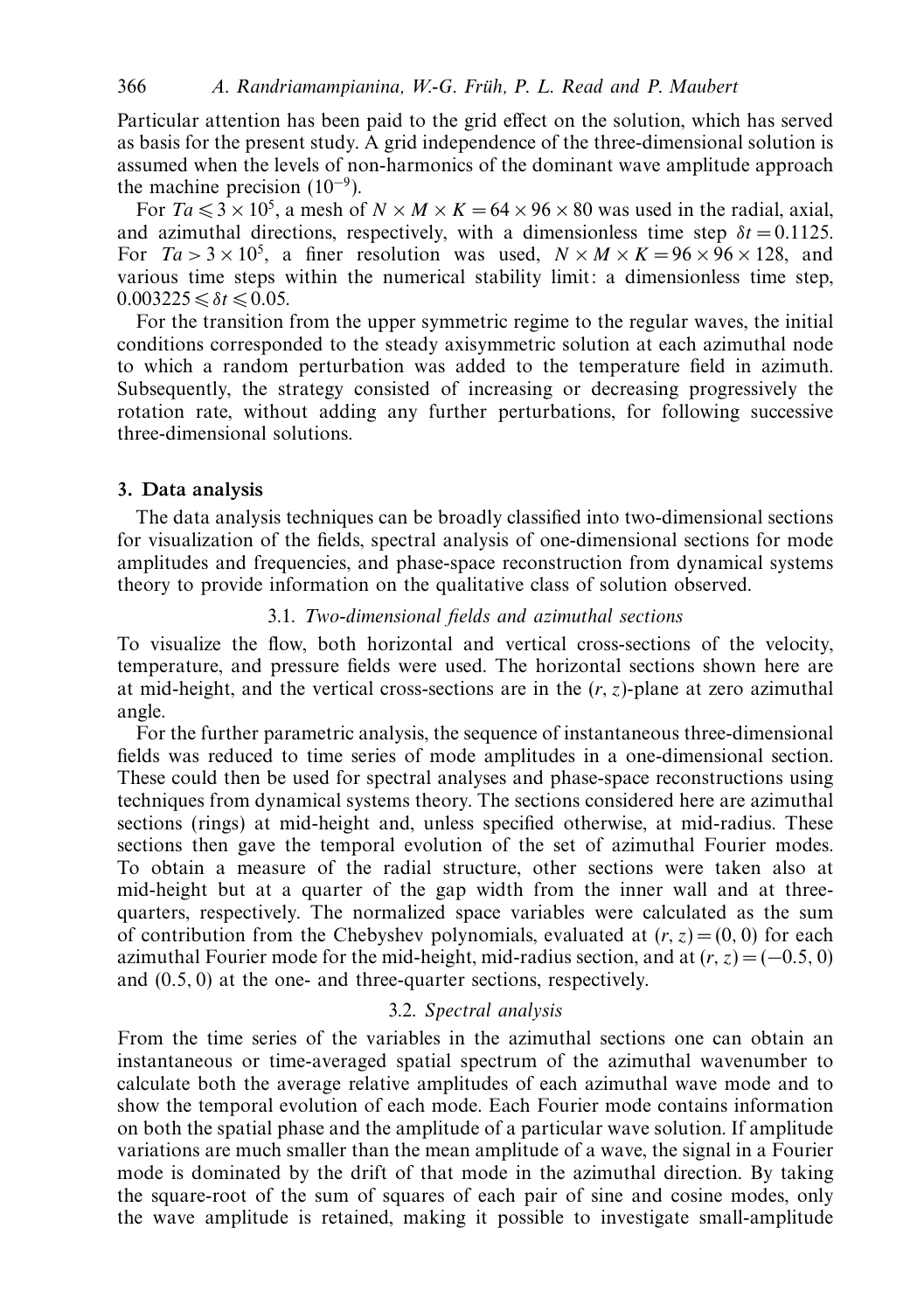fluctuations. Both Fourier mode time series and wave amplitude time series were used to calculate power spectra.

## 3.3. Phase-space reconstruction and analysis

Two types of phase portraits and corresponding Poincaré sections were generated, one using the Fourier modes as the basis functions and the other using the wave amplitudes. Both types of phase portraits and Poincaré sections produced qualitatively equivalent results for each regime, but the analysis using the wave amplitudes effectively halved the dimension of the phase space and proved effective in analysing flow of a higher attractor dimension.

The largest Lyapunov exponent  $\lambda_1$  in a number of cases was estimated using the method of Wolf et al. (1985) but using the univariate Singular Systems Analysis (SSA) method by Broomhead & King (1986) to obtain a cleaner embedding of the attractor. The SSA is essentially a singular value decomposition of the covariance matrix obtained from the Takens delay matrix, and it concentrates the variance in the signal in a few leading singular vectors. Read et al. (1992), using experimental measurements, had found this to be an effective compromise between optimal attractor reconstruction and computational expense, and has proven a highly effective means of detecting the onset of chaotic behaviour as  $\lambda_1$  becomes significantly positive. The method estimates the largest Lyapunov exponent from long time series, by tracking the divergence of nearby trajectory segments on the reconstructed attractor for a specified time period, the evolution time  $\tau_F$ , and averaging the logarithmic divergence rate over a large ensemble of segments covering the entire reconstructed attractor. The robustness of the resulting Lyapunov exponent estimate was tested by repeating the calculation using a range of assumed embedding dimension, the tolerance of initial perturbations and/or evolution time  $\tau_E$ .

## *4. Results*

#### 4.1. The regimes observed

One of our objectives was to delineate a detailed regime diagram for air which was as complete as possible, similar to those already available in the literature for various liquids. In figure 2 we present a coarse-grained regime diagram obtained from direct simulation of air inside the same geometry as used by Fowlis & Hide (1965) in their experiments with liquids. This regime diagram uses and extends the initial investigation primarily concerned with the delimitation of the axisymmetric regimes by Maubert & Randriamampianina (2002, 2003)

The regime where all perturbations decay to an axisymmetric flow is traditionally split into a Lower Symmetric (LS) regime, where the flow is strongly affected by viscous diffusion, and an Upper Symmetric (US) regime, where the flow is stabilized by stratification due to the background rotation. Despite the different labels and processes involved, no clear phase transition separates them. At  $\Delta T = 1$  K, only the LS axisymmetric solution was found for all values of rotation rates considered up to a Taylor number of  $Ta = 10^8$ . At higher temperature differences  $3 K \le \Delta T \le 30 K$ , we have delineated the transition between the symmetric regimes and regular waves. In the US regime, characterized by high values of the thermal Rossby number (and small values of the Taylor number), the heat transfer is still dominated by conduction. This transition occurs following the criterion reported by Hide (1958) from his experimental observations:  $\Theta \leq \Theta_{crit} \equiv 1.58 \pm 0.05$ . Moreover, Hide (1958) mentioned that this anvil-like curve separating the upper symmetric regimes and the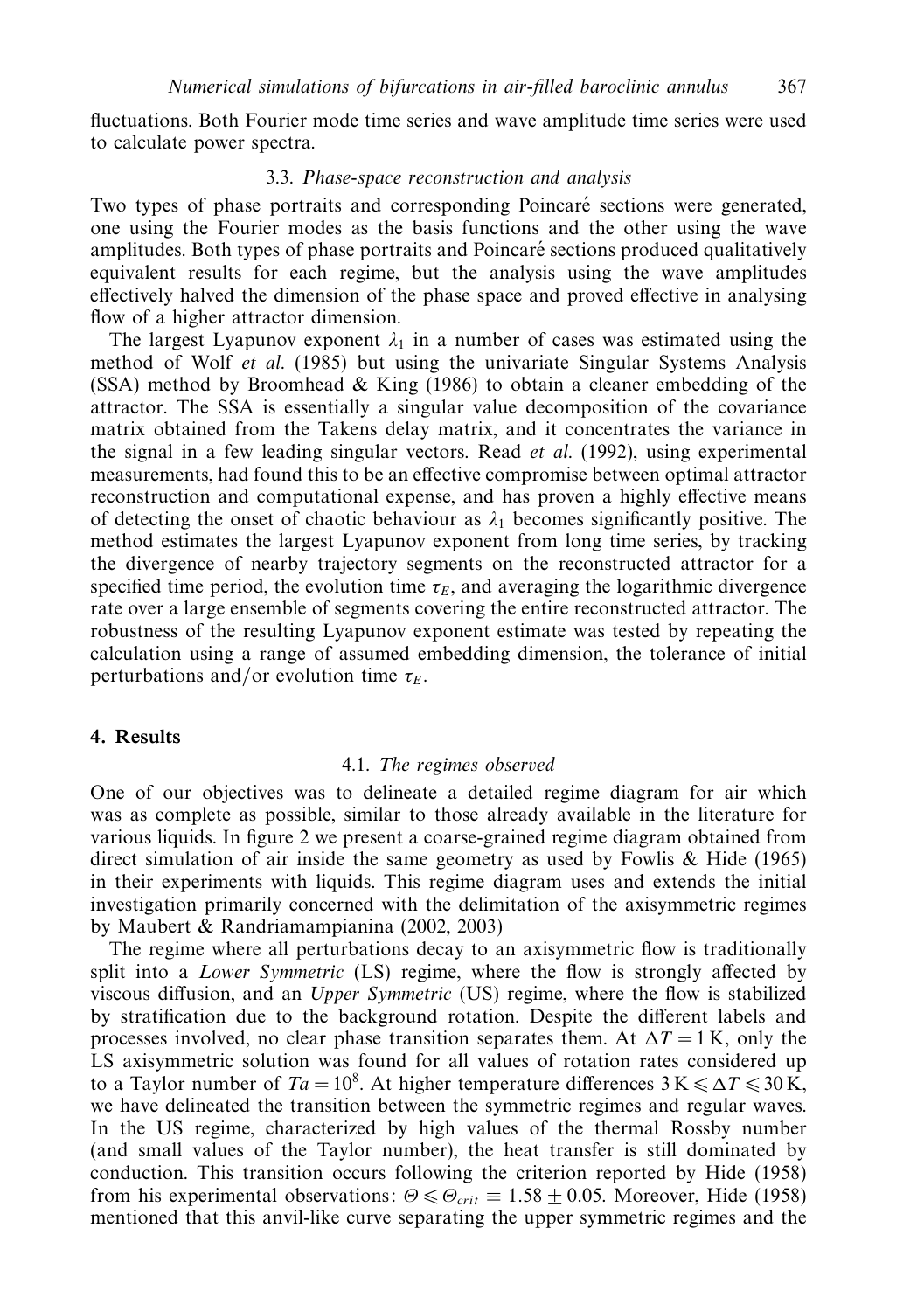

Figure 2. Summary of the regimes for air with Prandtl number of 0.7 as obtained by the numerical model. The solid lines show the temperature differences investigated in this paper and previously by Maubert & Randriamampianina (2002, 2003). The dots on the lines for  $\Delta T = 1, 3, 5$  K correspond to cases discussed in the earlier papers while the dots on the line for  $\Delta T = 30$  K show the cases discussed here. The long-dashed line indicates the transition from the symmetric regimes to regular waves, and the short-dashed line indicates the transition from regular waves to irregular flow. The line for  $\Delta T = 30 \text{ K}$  is shown again enlarged in the inset to identify the different regimes observed in this study.

regular waves does not significantly vary with the fluid properties, say the Prandtl number  $Pr$ , unlike the lower symmetric transition boundary, e.g. Fein & Pfeffer (1976). The computations were not extended beyond  $\Delta T = 30$  K, partly for practical reasons and partly because the validity of the Boussinesq approximation may become debatable when the volume expansion,  $\Delta T/T_0$ , becomes much larger than 0.1. As a result, we have only confirmed the knee of the anvil in figure 2 but not the upper, almost horizontal section of the traditional anvil.

At  $\Delta T = 5$  K, a transition to irregular waves has been obtained through the route: Upper symmetric flow  $\rightarrow$  steady waves  $\rightarrow$  quasi-periodic waves  $\rightarrow$  irregular flow (Maubert & Randriamampianina 2002). By convention, the term 'steady wave' is used to identify a flow characterized by a wave of constant amplitude and drifting at a constant speed in the azimuthal direction. Substantial hysteresis was found as a result of the coexistence of different wave flow solutions under the same physical conditions, consistent with rotating experiments in liquids and many other systems of rotating flows in confined configurations. This phenomenon is also known as intransitivity. In the present case, each solution resulted from adding to the axisymmetric solution a small perturbation to the temperature field of a selected wavenumber. However, the maximum wavenumber obtained remained within the empirical limits found by Hide (1958):  $m_{max} \le 0.67 \pi R_c \approx 8$  for the present geometry. During this preliminary exploration, we did not identify clearly any vacillation regimes for  $\Delta T \le 5$  K.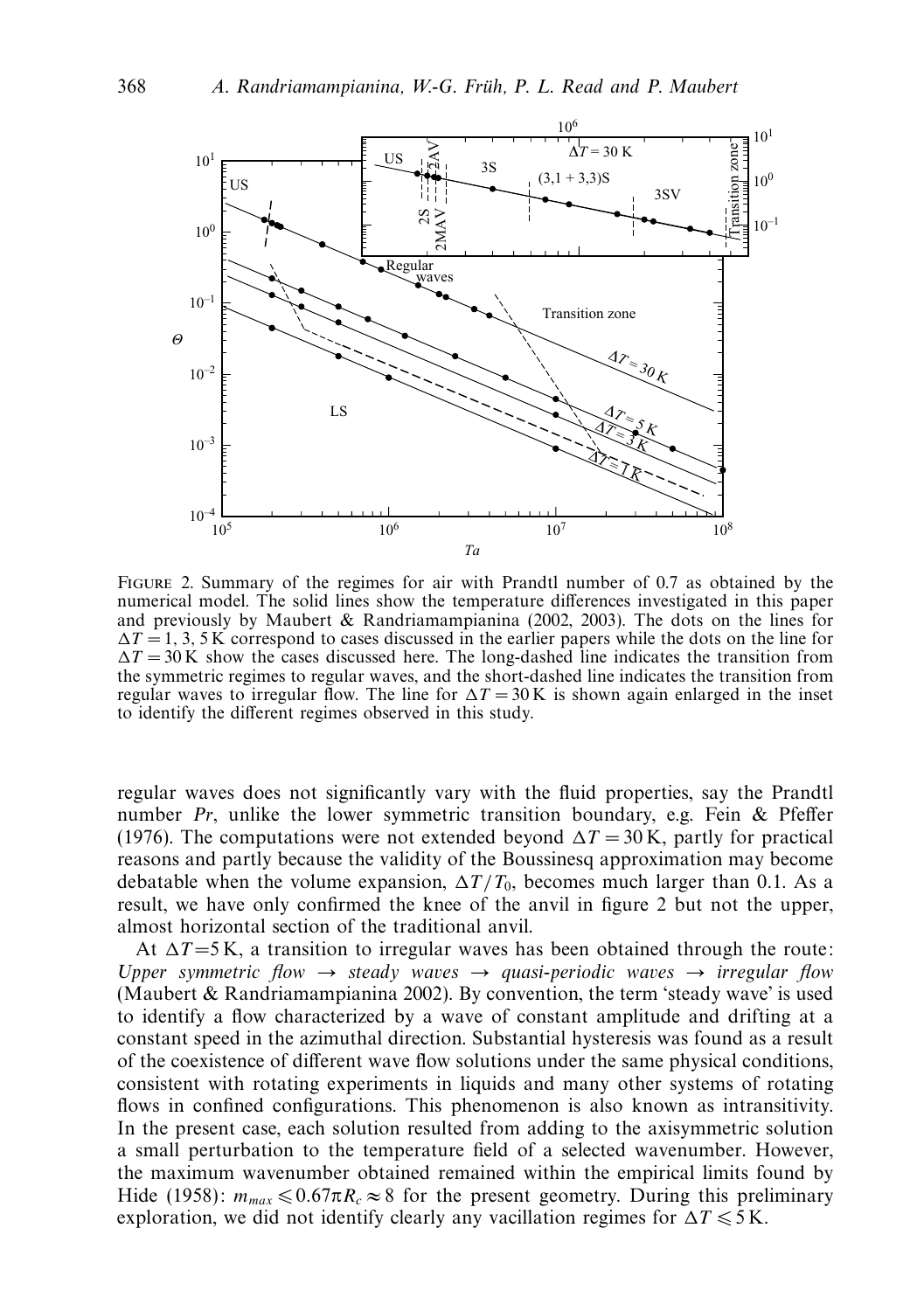| $Ta(\times 10^5)$ | $\boldsymbol{\varTheta}$ | $\Omega$ (rad s <sup>-1</sup> ) | Regime            | $\,m$            | $\omega_d$ (2 $\Omega$ ) |                      | $ω_{v,m}$ (2Ω) $A_{m,1}$ , $A_{m,3}$ | $\eta$   |
|-------------------|--------------------------|---------------------------------|-------------------|------------------|--------------------------|----------------------|--------------------------------------|----------|
| 1.775             | 1.5087                   | 3.617                           | <b>US</b>         | $\boldsymbol{0}$ |                          |                      |                                      |          |
| 1.800             | 1.4877                   | 3.642                           | <b>US</b>         | $\boldsymbol{0}$ |                          |                      |                                      |          |
| 1.800             | 1.4877                   | 3.642                           | 2S                | $\overline{c}$   |                          |                      | 0.16666                              |          |
| 1.825             | 1.4673                   | 3.667                           | 2S                | $\overline{2}$   | 0.004439                 |                      | 0.18335                              |          |
| 1.850             | 1.4475                   | 3.693                           | 2S                | $\mathbf{2}$     | 0.003104                 |                      | 0.19533                              |          |
| 2.000             | 1.3389                   | 3.839                           | 2S                | $\overline{c}$   | 0.004113                 |                      | 0.24676                              |          |
| 2.050             | 1.3063                   | 3.887                           | 2S                | $\overline{2}$   | 0.006102                 |                      | 0.26097                              |          |
| 2.075             | 1.2905                   | 3.911                           | 2AV               | $\overline{c}$   | 0.006647                 | 0.05806              | 0.26137                              | 0.0161   |
| 2.100             | 1.2752                   | 3.934                           | 2AV               | $\overline{c}$   | 0.00704                  | 0.05770              | 0.2617                               | 0.0343   |
| 2.150             | 1.2455                   | 3.981                           | 2AV               | $\overline{2}$   | 0.00740                  | 0.05676              | 0.2630                               | 0.0692   |
| 2.175             | 1.2312                   | 4.004                           | 2AV               | $\sqrt{2}$       | 0.00755                  | 0.05630              | 0.2639                               | 0.0845   |
| 2.200             | 1.2172                   | 4.027                           | 2MAV              | $\overline{2}$   | 0.00783                  | 0.04925,<br>0.002344 | 0.2684                               | 0.1448   |
| 2.250             | 1.1902                   | 4.072                           | 2MAV              | $\overline{c}$   | 0.00829                  | 0.04398,<br>0.0037   | 0.2782                               | 0.2589   |
| 2.2925            | 1.1681                   | 4.110                           | 2MAV              | $\overline{2}$   | 0.00893                  | 0.04206,<br>0.0070   | 0.2895                               | 0.2993   |
| 2.000             | 1.3389                   | 3.839                           | 3S                | $\mathfrak{Z}$   |                          |                      | 0.2700                               |          |
| 2.150             | 1.2455                   | 3.981                           | 3S                | $\overline{3}$   |                          |                      | 0.2991                               |          |
| 2.250             | 1.1902                   | 4.072                           | 3S                | $\overline{3}$   |                          |                      | 0.3180                               |          |
| 2.300             | 1.1643                   | 4.117                           | 3S                | 3                | 0.00905                  |                      | 0.3269                               |          |
| 3.000             | 0.8926                   | 4.702                           | 3S                | 3                | 0.01551                  |                      | 0.3612                               |          |
| 4.000             | 0.6695                   | 5.430                           | 3S                | 3                | 0.01964                  |                      | 0.4200                               |          |
| 5.000             | 0.5356                   | 6.070                           | $(3, 1 + 3, 3)$ S | 3                | 0.02094                  |                      | 0.4446,                              |          |
|                   |                          |                                 |                   |                  |                          |                      | 0.0721                               |          |
| 7.000             | 0.3826                   | 7.183                           | $(3, 1 + 3, 3)$ S | 3                | 0.02244                  |                      | 0.4524,                              |          |
|                   |                          |                                 |                   |                  |                          |                      | 0.1500                               |          |
| 9.000             | 0.2975                   | 8.144                           | $(3, 1 + 3, 3)$ S | $\overline{3}$   | 0.02513                  | 0.1839               | 0.4469,                              |          |
|                   |                          |                                 |                   |                  |                          |                      | 0.1918                               |          |
| 15.000            | 0.1785                   | 10.514                          | $(3, 1 + 3, 3)$ S | 3                | 0.02732                  | 0.1963               | 0.4152,                              |          |
|                   |                          |                                 |                   |                  |                          |                      | 0.2280                               |          |
| 20.000            | 0.1339                   | 12.141                          | 3SV               | 3                | 0.02856                  | 0.2183,              | 0.3937,                              | 0.004131 |
|                   |                          |                                 |                   |                  |                          | 0.6367,              | 0.2297                               |          |
|                   |                          |                                 |                   |                  |                          | 0.0309               |                                      |          |
| 22.000            | 0.1217                   | 12.734                          | 3SV               | 3                | 0.02857                  | 0.1916,              | 0.3863,                              | 0.009798 |
|                   |                          |                                 |                   |                  |                          | 0.6465,              | 0.2265                               |          |
|                   |                          |                                 |                   |                  |                          | 0.0333               |                                      |          |
| 32.500            | 0.0824                   | 15.477                          | 3SV               | $\overline{3}$   | 0.02946                  | 0.1891,              | 0.3598,                              | 0.078200 |
|                   |                          |                                 |                   |                  |                          | 0.567,               | 0.2185                               |          |
|                   |                          |                                 |                   |                  |                          | 0.09                 |                                      |          |
|                   |                          |                                 |                   |                  |                          |                      |                                      |          |

TABLE 2. Summary of computed results for  $\Delta T = 30$  K, with *m* the dominant wavenumber.

Some vacillation was observed at a higher temperature difference of  $\Delta T = 30$  K in a first exploration of this temperature contrast by Maubert & Randriamampianina (2003). The work reported here continues these observations in a detailed investigation and analysis of the flow regimes obtained for this value of  $\Delta T$ . The specific cases discussed in detail are summarized in table 2.

# 4.2. First instability and transition to steady waves

In this section, the initial transition from the upper symmetric regime (US) to a steady wave with azimuthal wavenumber  $m = 2$  (2S), on increase of the Taylor number, will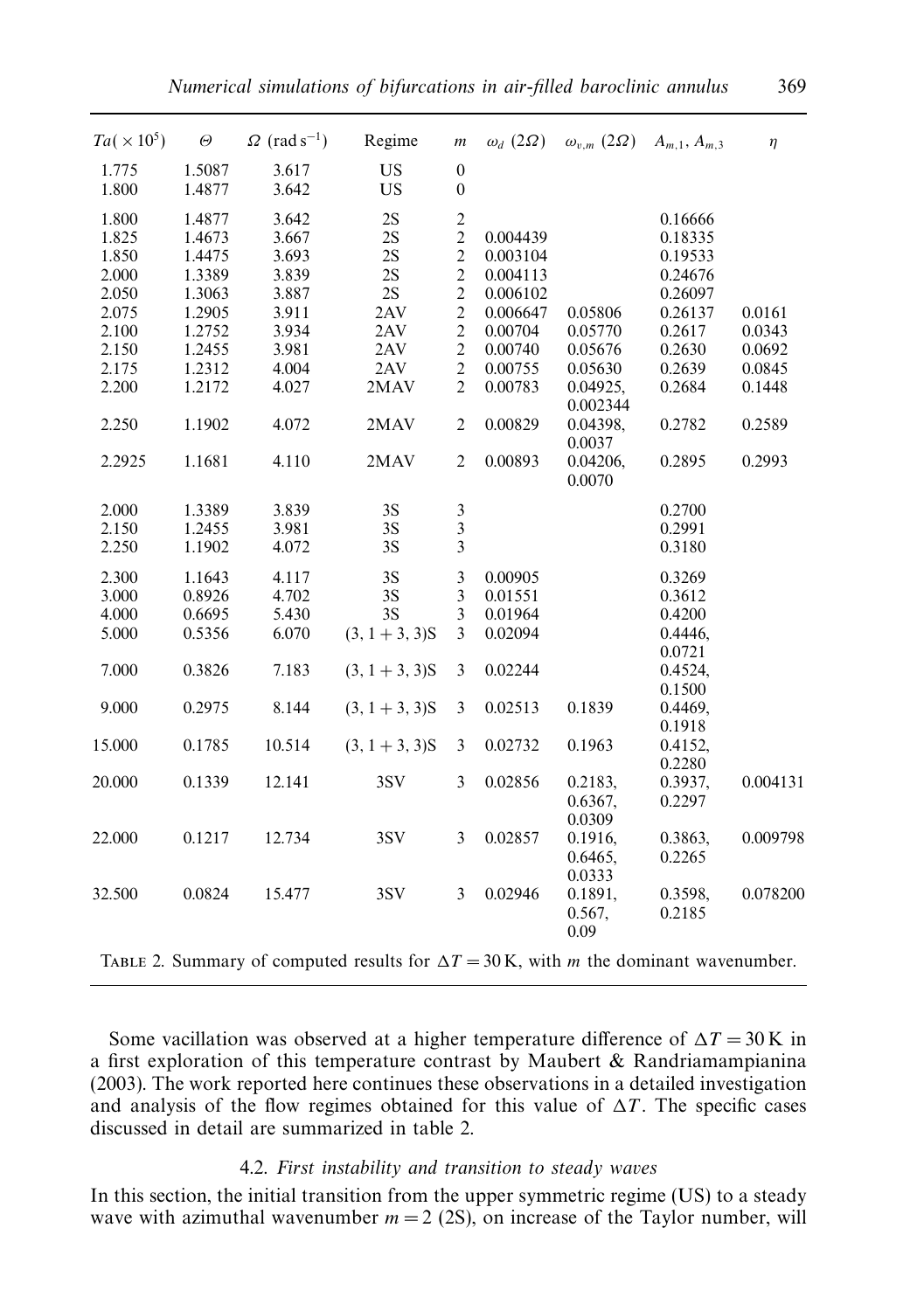

FIGURE 3. The amplitude of the dominant azimuthal mode,  $m = 2$ , at mid-radius. The dash-dotted lines indicate the global maximum and minimum of the amplitude. The dash-dotted lines in the 2MAV regime denote the largest amplitude minimum and the smallest amplitude maximum of all the extreme values in each vacillation cycle, while the dotted lines in 2MAV show the average of the amplitude minimum and maximum for all vacillation cycles, respectively. The dotted line in the 2AV regime shows the averaged amplitude.

be presented. This will be followed by discussion of the subsequent transitions to an Amplitude Vacillation (2AV) and the more complex so-called 'Modulated Amplitude Vacillation' (2MAV; cf. Read et al. (1992) and Früh & Read (1997)).

The range of regimes dominated by the azimuthal wave mode  $m = 2$  is summarized in figure 3, which shows the equilibrated or time-averaged amplitude of that mode. The axisymmetric baroclinic circulation was found to become unstable when the Taylor number was increased from  $Ta = 180,000$  to 182.500, following which the solution converged to a steady wave mode  $m = 2$  and its harmonics, as a time-averaged spatial spectrum at mid-height and mid-radius demonstrates for a qualitatively similar case in figure 4(*a*i). The corresponding temporal spectrum in figure 4(*a*ii) of the cosine component of mode  $m = 2$  shows that the flow consists of a steady wave of constant amplitude travelling at a fixed angular velocity around the tank. The amplitude of the first wave solution and the step to it from the axisymmetric solution are indicated in the portion of figure 3 labelled 2S. The regions labelled 2AV and 2MAV correspond to time-dependent regimes discussed below in § 4.2.2, and the symbols represent the minima and maxima of the wave amplitude observed over time.

Decreasing the Taylor number from this first wave solution at  $Ta = 182500$  back to  $Ta = 180000$  did not result in a return to the axisymmetric solution but to another steady wave solution of slightly lower amplitude and higher angular velocity, as indicated in figure 3. This hysteresis extended over a small range of Taylor number only, so that reducing the Taylor number still further to  $Ta = 177\,000$ , for example, resulted in a slow decay of the wave back to the axisymmetric solution.

### 4.2.1. Basic flow structures

An example of a typical  $m = 2$  flow is presented in figures 5 to 7, which show a steady wave, 2S, at a Taylor number of  $Ta = 200000$ . Figure 5 shows temperature contours and the horizontal velocity field at mid-level. These show the breaking of the azimuthal symmetry into a discrete symmetry of a mode with azimuthal wavenumber  $m = 2$ . The velocity field can be described as a meandering jet stream, with alternating cyclones and anticyclones on either side of the jet stream. The presence of such a jet at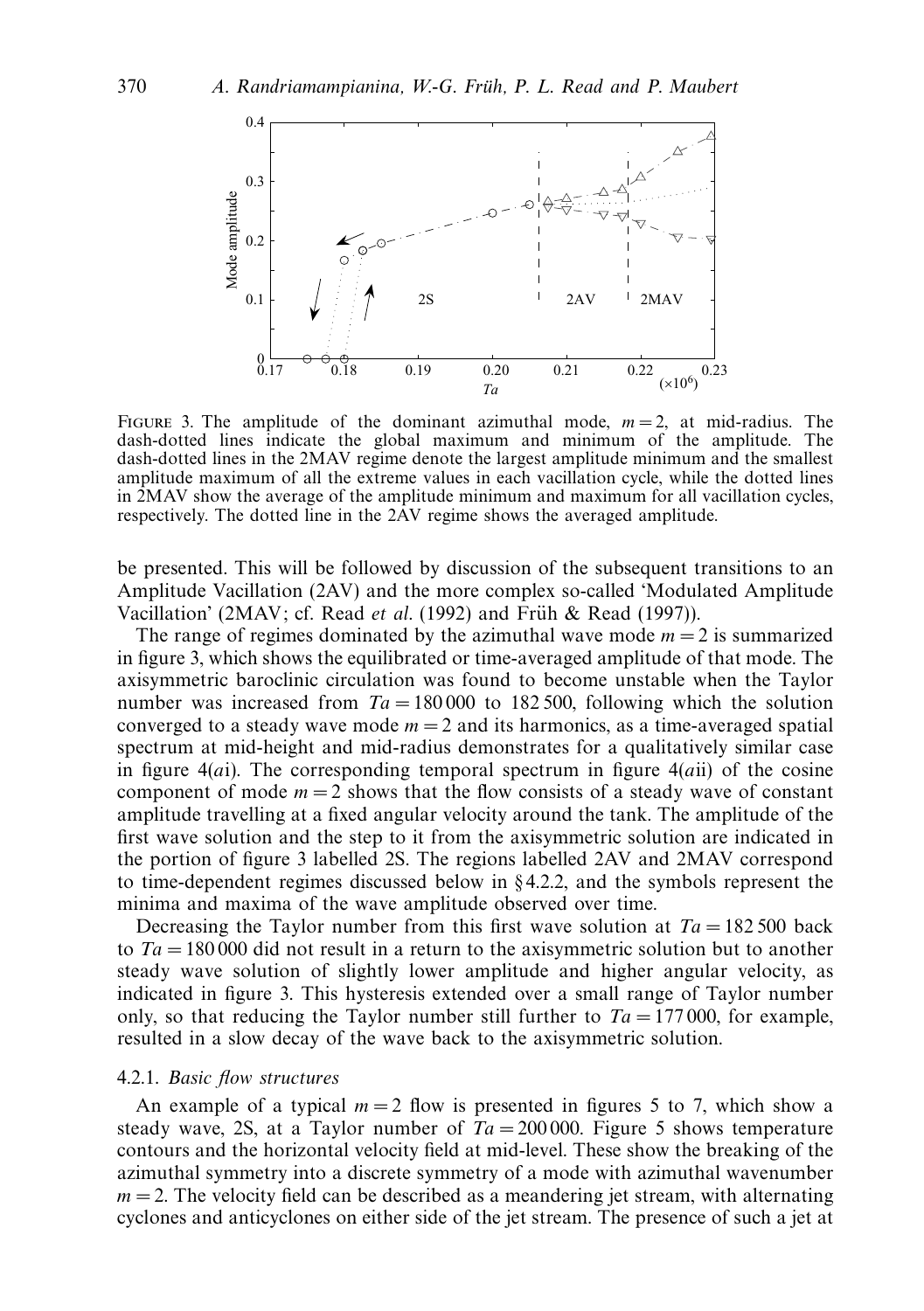

FIGURE 4. Spectra of representative cases of the  $m = 2$  flows from time series of the amplitudes of the azimuthal modes at mid-radius and mid-height. Column (*a*) steady wave 2S, Ta = 200 000; column (*b*) amplitude vacillation 2AV, Ta = 215 000; column (*c*) quasi-periodic modulated amplitude vacillation, 2MAV,  $Ta = 220000$ ; and column (*d*) irregular 2MAV,  $Ta = 225000$ . Top row (i): spatial spectra of the time-averaged amplitude of the azimuthal wave mode, *m*. Middle row (ii) temporal spectra of the time series of the cosine component of mode  $m = 2$ . Bottom row (iii): temporal spectra of the amplitude of  $m = 2$ . The main frequencies are indicated by their annotation,  $\omega_d$  for the drift frequency,  $\omega_v$  for the vacillation frequency, and  $\omega_m$  for the modulation frequency.



FIGURE 5. Horizontal cross-sections at mid-height of a 2S flow at  $Ta = 200000$ . (*a*) Temperature contours and (*b*) the horizontal velocity field.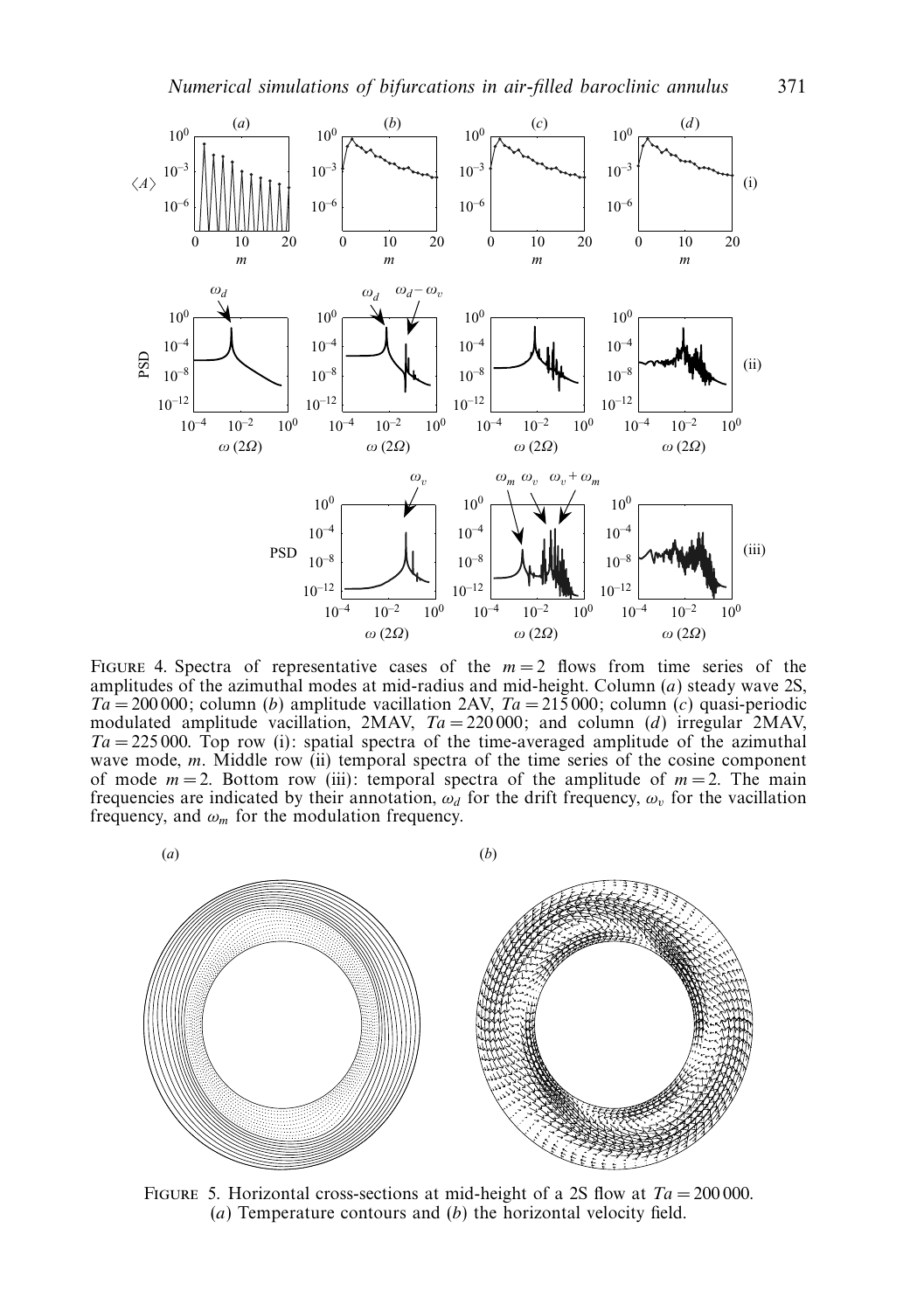

FIGURE 6. Zonal mean fields at  $Ta = 200000$  using air as the working fluid. (*a*) Temperature (contour interval  $= 0.1$ , normalized to an imposed temperature difference of  $\pm 1.0$ ), (*b*) zonal velocity  $V_{\phi}$  (contour interval = 0.25) and (*c*) meridional stream function (contour  $interval = 0.01$ . Dotted lines indicate negative values.

mid-level is indicative of a significant breaking of the antisymmetry of the azimuthal flow about the mid-plane.

The basic, azimuthally averaged flow associated with the  $m = 2$  waves is illustrated in figure 6. This shows some differences from the typical azimuthal mean state found in experiments using liquids of Prandtl number  $\gg 1$ . In particular, the temperature field shows relatively weakly developed sidewall thermal boundary layers and isotherms which are steeply sloped and nearly vertical in places. On the other hand, the velocity fields and azimuthal mean streamlines such as in figure 6(*b, c*) indicate that Ekman layers are well developed on the rigid, horizontal boundaries while somewhat thicker, viscous Stewartson layers are present at both sidewalls.

The baroclinic character of the waves is illustrated in figure 7, which displays azimuth–height sections at mid-radius but with the azimuthal mean flow removed. The pressure field in figure  $7(a)$  exhibits the strong westward phase tilt with height characteristic of baroclinically unstable waves, e.g. Hide & Mason (1975). The corresponding temperature field, *T'* in figure 7(*b*), shows a strong  $m = 2$  disturbance with a noticeable eastward phase tilt over most of the height range, qualitatively resembling the classical, linearly unstable Eady wave, e.g. Hide & Mason (1975). The vertical velocity field in figure  $7(c)$  is closely correlated with that of T', indicating that the fully developed wave flow has optimized the baroclinic release of potential energy in the buoyancy field by ensuring that the upward eddy heat flux  $w/T'$  is as large as possible, where  $w'$  and  $T'$  are the deviations from the temporal mean and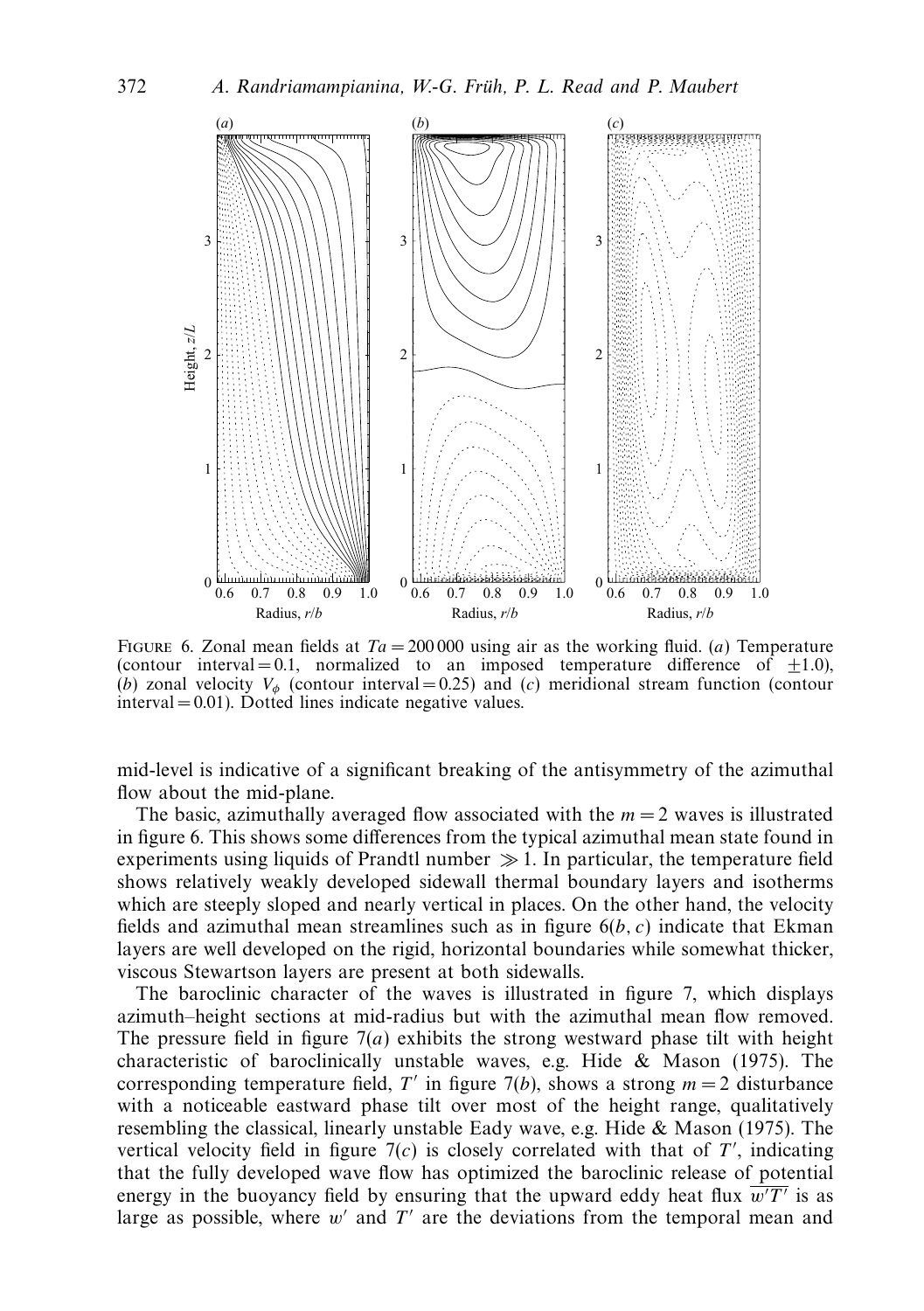

Figure 7. Azimuth–height maps of eddy fields (with azimuthal flow removed) in a typical simulation of a 2S flow at  $Ta = 200000$  using air as the working fluid. (*a*) Pressure (contour interval  $= 0.05$  dimensionless units), (*b*) temperature *T'* (contour interval  $= 0.05$ , normalised to an imposed temperature difference of  $\pm 1.0$ ) and (*c*) Vertical velocity (contour interval = 0.1 dimensionless units).

the overbar denotes time averaging of their product. The azimuthally asymmetric nature of this  $m = 2S$  flow is again clearly apparent, but in other respects this initial instability evidently develops as a fairly 'classical' form of baroclinic wave with clear similarities to those found for  $Pr \gg 1$  (allowing for the differing balance of diffusive effects at  $Pr \sim 1$ ).

# 4.2.2. Transitions to amplitude vacillations

The steady wave solution remained qualitatively the same for increased Taylor number until above  $Ta = 205000$ , where the wave amplitude increased gradually but the angular velocity first decreased and then increased again. At  $Ta = 207500$ , a noticeable periodic oscillation of the amplitude was observed, exhibiting the characteristic signature of a simple amplitude vacillation, 2AV in this case. Figure 4(*b*i) shows that the time-averaged spatial wave spectrum for the AV is fundamentally different from the steady waves, with substantial energy in wave modes other than the dominant wavenumber and its harmonics. The temporal spectra of mode  $m = 2$  in figure 4(*b*ii and *b*iii) now show a second free frequency in the spectrum of the cosine component (*b*ii) and an associated peak in the spectrum of the mode amplitude (*b*iii). These two peaks are at different frequencies because the peak in the cosine spectrum is the difference between the vacillation and drift frequencies.

The magnitude of that vacillation is indicated by the extreme values for the wave amplitude in figure 3, where the envelope of the vacillation is shown by the maximum amplitude (the upward pointing triangles) and the minimum amplitude (the downward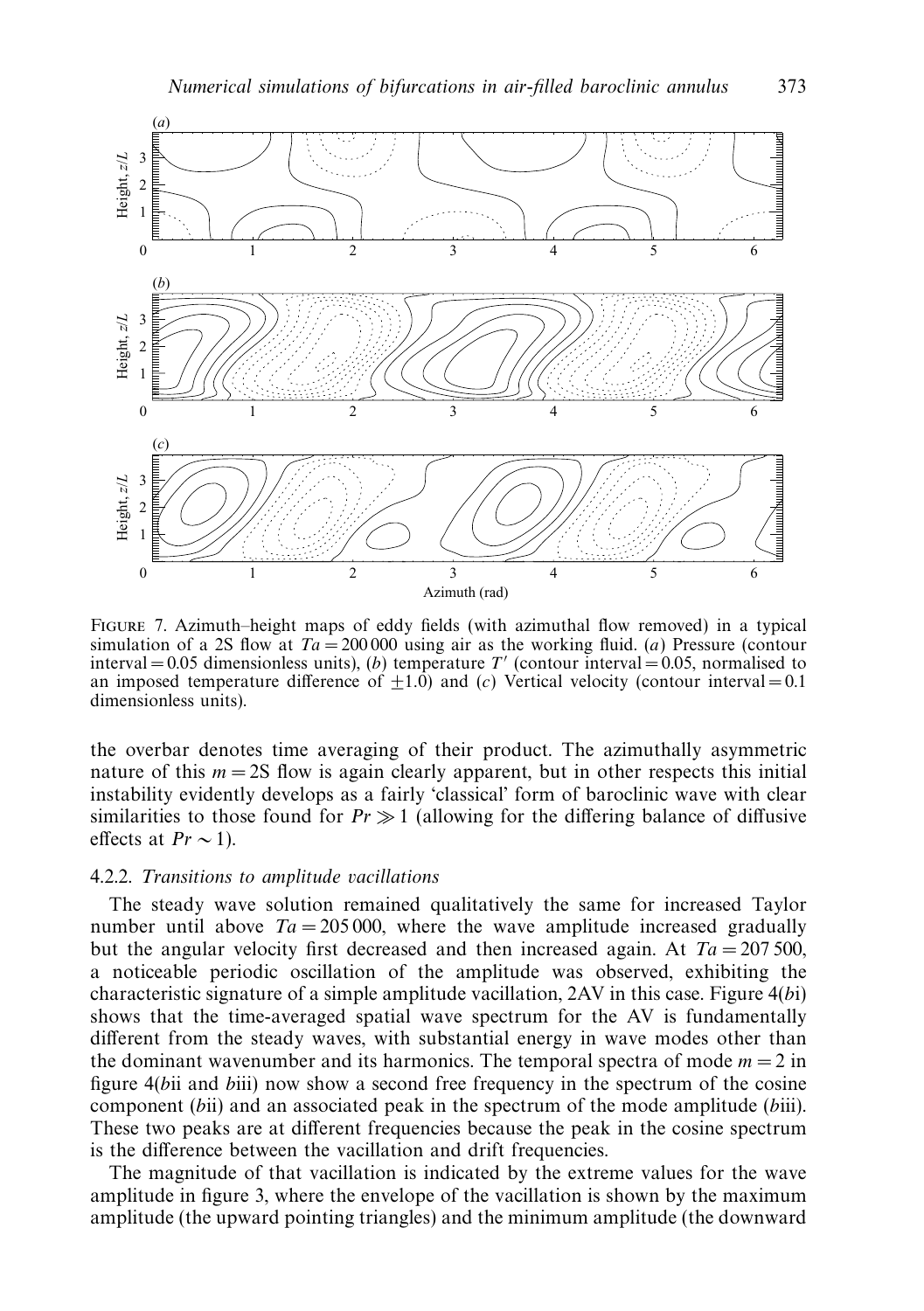pointing triangles). It is quantified by the vacillation index,  $\eta = (A_{max} - A_{min})/(A_{max} + A_{min})$  $A_{min}$ ), where  $A_{max}$  and  $A_{min}$  are the amplitude maximum and minimum within a vacillation cycle, respectively. This vacillation index increased first gradually then more steeply. This sharp increase in the vacillation index occurred together with the onset of a slow modulation of the vacillation, 2MAV, adding a third free frequency, as seen in figure 4(*c*iii). While that spectrum is still fairly clear with sharp peaks, the spectra at  $Ta = 225000$  and 229 250 are much broader. The spatial spectra of the MAV flows as shown in figures 4(*c*i and *d*i), however, are indistinguishable from that of the 2AV flow.

An important and novel point to note here is that the progression from a steady wave to an AV flow on increase of the rotation rate or Taylor number has not usually been seen in most laboratory experiments using fluids with a Prandtl number of 7 and higher (e.g. Hignett et al. 1985; Read et al. 1992; Koschmieder & White 1981). In their cases, the transition to AV was typically found to occur on decrease of the rotation rate (or Ta), where it has been observed that the transition seems to occur earlier the higher the Prandtl number (Jonas 1981).<sup>†</sup> An exception at high Prandtl number seems to be found close to the lower symmetric transition boundary (e.g. Lewis  $\&$  Nagata 2004), where the onset of AV appears via a straightforward supercritical secondary Hopf bifurcation with respect to Ta or *Θ*, much as found here for air. The present results thus indicate important roles for  $Pr$  and  $Ta$  in determining the nature of the bifurcation to quasi-periodic AV either as super- or subcritical with respect to  $Ta$ or *Θ*.

## 4.2.3. Phase portrait analysis

The trajectory in a reconstructed phase space or configuration space provides a way to demonstrate the different qualitative behaviours of the different flow regimes. Two representations were used here and are shown in figure 8. One representation uses the azimuthal sine and cosine modes of a Fourier analysis of the fields at mid-height and mid-radius, the other uses the amplitude of the modes thereby removing the phase information of the wave. The trajectories, or orbits, in the projection onto the cosine and sine components of mode  $m = 2$  at mid-radius are shown in figure  $8(a-d)$  for the different  $m = 2$  flows, 2S (*a*), 2AV (*b*), and two 2MAV cases (*c* and *d*). The simple circle in (*a*) represents the angular progression in azimuth of a wave with constant amplitude. The  $2AV$  case in  $(b)$  shows a thickening of the circle which a Poincaré section revealed to be a torus. The large circle dominating in the phase plot in (*b*) still represents the drift of the wave while the small circle of the torus cross-section describes the periodic oscillation of the wave amplitude in the AV. Figure 8(*c*) still shows some structure but with more detail which cannot be attributed to a simple oscillation on a torus, and (*d*) only retains the obvious structure of the wave mode travelling in the azimuthal direction.

If the spatial phase information is separated from the amplitude information, the amplitudes of different modes can also be used to construct an attractor of reduced dimension in a pseudo-phase space. This in effect removes the drift and its frequency from the display, the circle in figure 8(*a*) turns into a fixed point, the torus in (*b*) into a limit cycle, and a 3-torus into 2-torus. To analyse the 2MAV flow, a Poincaré section of the amplitude trajectory is required. A section of the 2MAV case at  $Ta = 220000$  in figure 8(*e*) reveals that the orbit in the amplitude space is a 2-torus, and therefore that

† Hignett (1985) has discussed that some of the classification by Jonas (1981) was incorrect. However, a comprehensive synopsis of the rotating annulus literature confirms this phenomenon.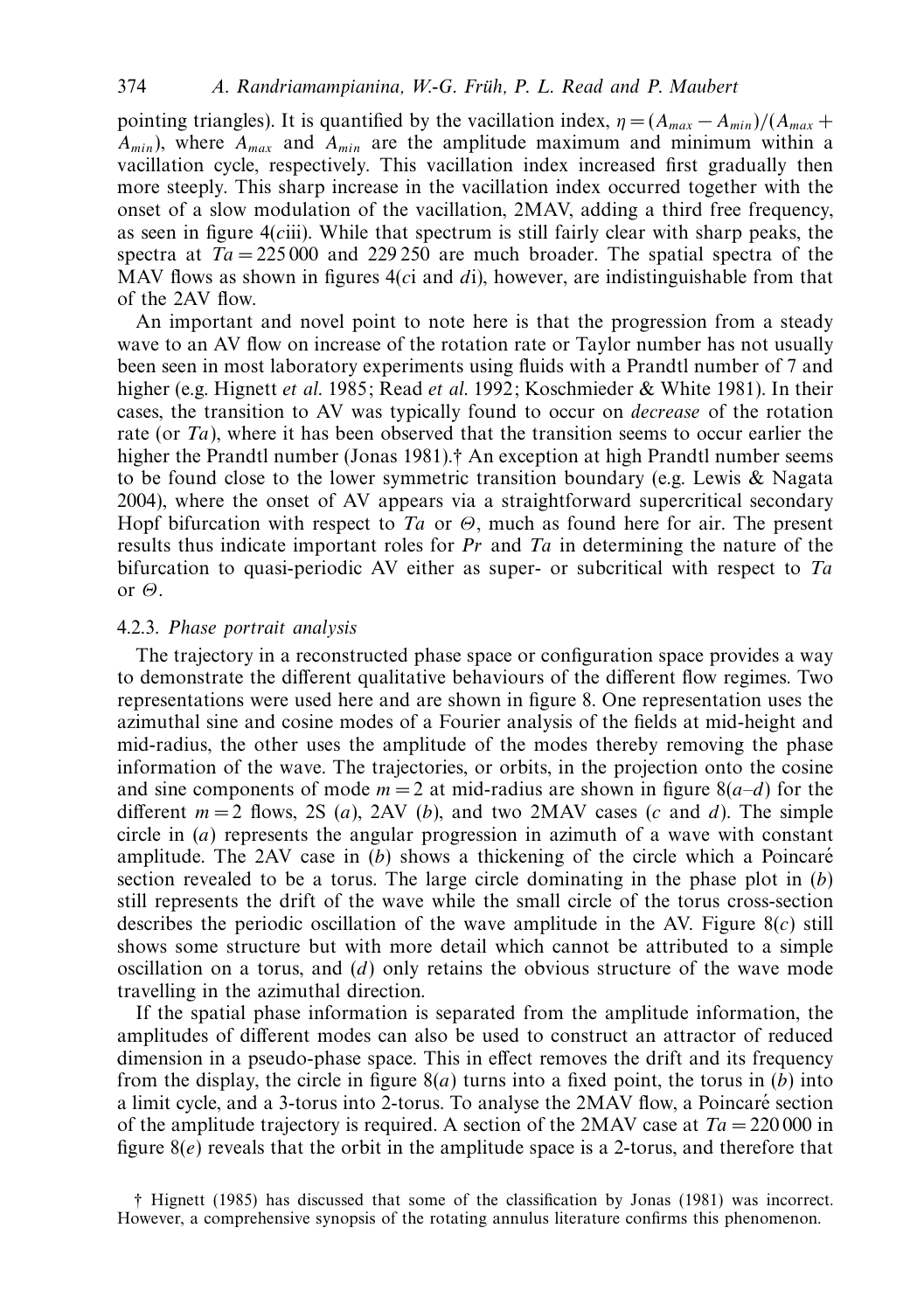

FIGURE 8. Phase-space representations of: (*a*) a steady 2S ( $Ta = 200000$ ), (*b*) a 2AV  $(Ta = 215000)$ , (c) a quasi-periodic 2MAV  $(Ta = 220000)$ , and (d) a chaotic 2MAV  $(Ta = 229 250)$ . The phase-space diagrams show the time series of the sine component against that of the cosine component of mode  $m = 2$ .  $(e, f)$  Poincaré sections of the amplitudes of  $m = 1$  against  $m = 2$  where  $m = 4$  is zero, after the mean amplitudes had been subtracted.

the 2MAV shown in  $(c)$  is a 3-torus. This implies that this particular 2MAV flow is a quasi-periodic flow with three independent and incommensurate frequencies. This is a remarkable case since Newhouse et al. (1978) have argued that generic 3-frequency flows are usually unstable.

The Poincaré sections for the other 2MAV cases at  $Ta \ge 225\,000$  appear to be more typical of chaotic flows as illustrated by figure 8(*f*) for  $Ta = 229\,250$ . Figure 8(*f*) only shows the positive crossings for clarity but the crossings in the negative direction are qualitatively the same and are found in a region which overlaps that occupied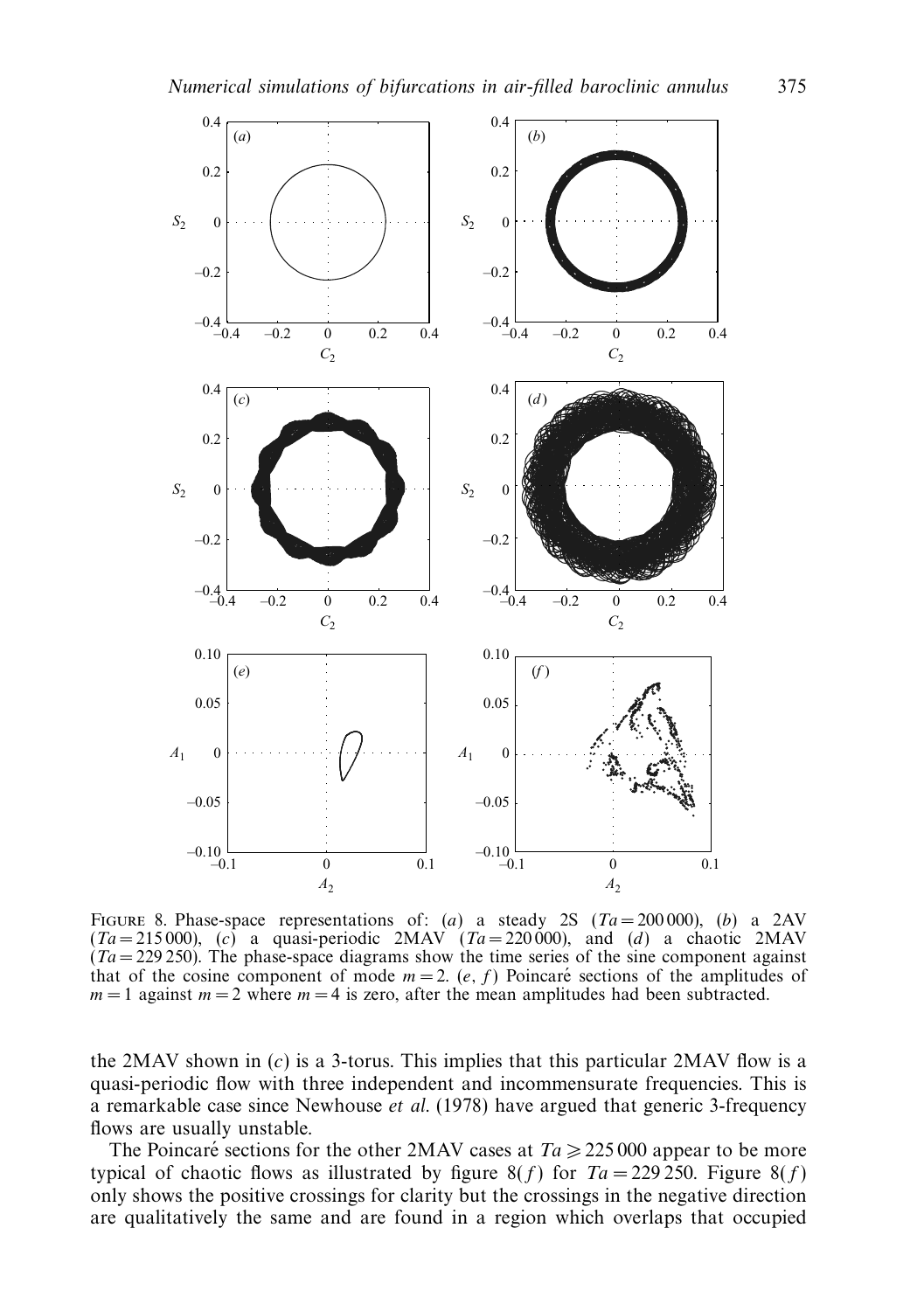

Figure 9. The largest Lyapunov exponent for the 2AV and 2MAV flows against Taylor number.

by the positive crossings. This is in contrast to the quasi-periodic 2MAV where the crossings in the different directions occupy distinct and well-separated regions. As a test for low-dimensional chaotic behaviour, the largest Lyapunov exponent,  $\lambda_1$ , was calculated for all the AV and MAV cases, using the method of Wolf et al. (1985). As figure 9 shows, the flows at low Taylor number up to, and including, the 2MAV case at  $Ta = 220000$  have a largest Lyapunov exponent which cannot be distinguished from zero. However,  $\lambda_1$  is significantly positive for the last two 2MAV cases. A positive Lyapunov exponent is clear evidence for chaotic solutions, indicating that a clear transition to low-dimensional chaotic behaviour occurs, but only after the quasi-periodic transition to 2MAV. The intermediate 2MAV case has a value for  $\lambda_1$ which is indistinguishable from zero, confirming the existence (hinted at above) of a nonchaotic three-frequency flow.

## 4.3. Transition to  $m = 3$  and higher modes

As Ta was increased through the 2MAV regime discussed above, the flow dominated by  $m = 2$  was found to give way to a new type of flow dominated by  $m = 3$  at  $Ta = 2.3 \times 10^5$ . We consider in this subsection the flow structure and transitions from the  $m = 3$  state as Taylor number is varied.

## 4.3.1. Basic flow structures

The basic flow pattern is illustrated in figures 10 to 12 for a steady wave, 3S, at  $Ta = 1.5 \times 10^6$ . Figure 10 shows maps in the  $(r, \theta)$ -plane of temperature and velocity vectors at mid-height for a typical  $m = 3$  case. The temperature fields show the presence of pronounced 'plumes' alternately of warm and cool air, highly concentrated in azimuth and crossing the annular gap radially in association with strong radial jets.

The barotropic nature of the fully developed waves in this region of parameter space is illustrated in figure 11, which shows azimuth–height sections of an  $m = 3$ flow at  $Ta = 1.5 \times 10^6$ . The pressure field (figure 11*a*) clearly shows very little phase tilt with height, in complete contrast to those in the 2AV regime shown in figure 7. The temperature field in figure  $11(b)$ , too, has a much more complicated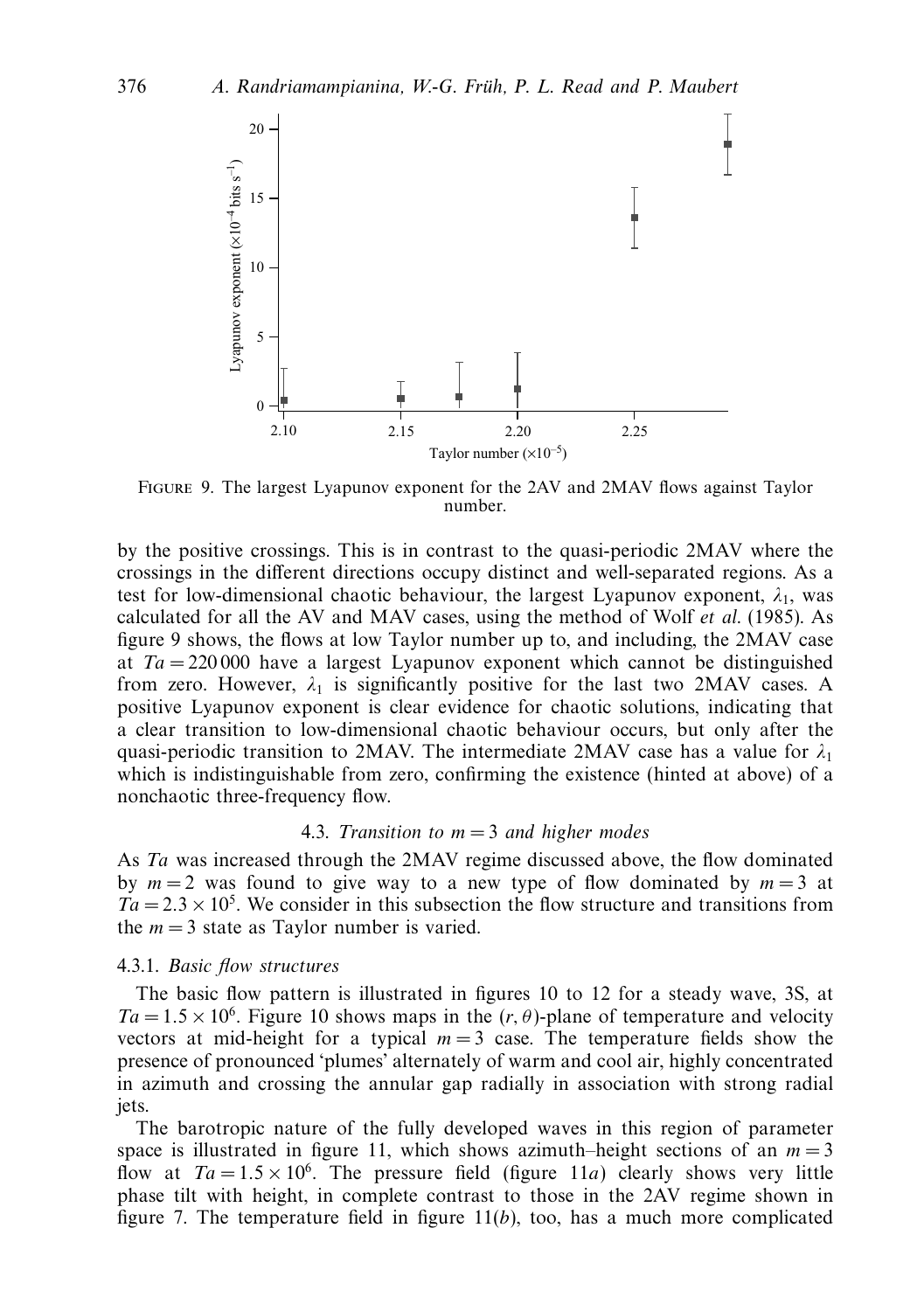

FIGURE 10. Horizontal cross-sections at mid-height of a wave-3 flow at  $Ta = 1.5 \times 10^6$ . (*a*) Temperature contours and (*b*) the horizontal velocity field.



Figure 11. Azimuth–height maps of eddy fields (with azimuthal flow removed) in a typical simulation of the wave-3 flow at  $Ta = 1.5 \times 10^6$  using air as the working fluid. (*a*) Pressure (contour interval = 0.25 dimensionless units), (*b*) temperature *T* (contour interval = 0.05, normalized to an imposed temperature difference of  $\pm 1.0$ ) and (*c*) vertical velocity (contour  $interval = 0.5$  dimensionless units).

structure than for the  $m = 2$  flows, with highly concentrated plumes of hot and cold air which have very little slope with height, interspersed with broad regions with relatively very weak horizontal thermal gradients. The thermal plumes are aligned azimuthally with the regions of strong azimuthal pressure gradient, consistent with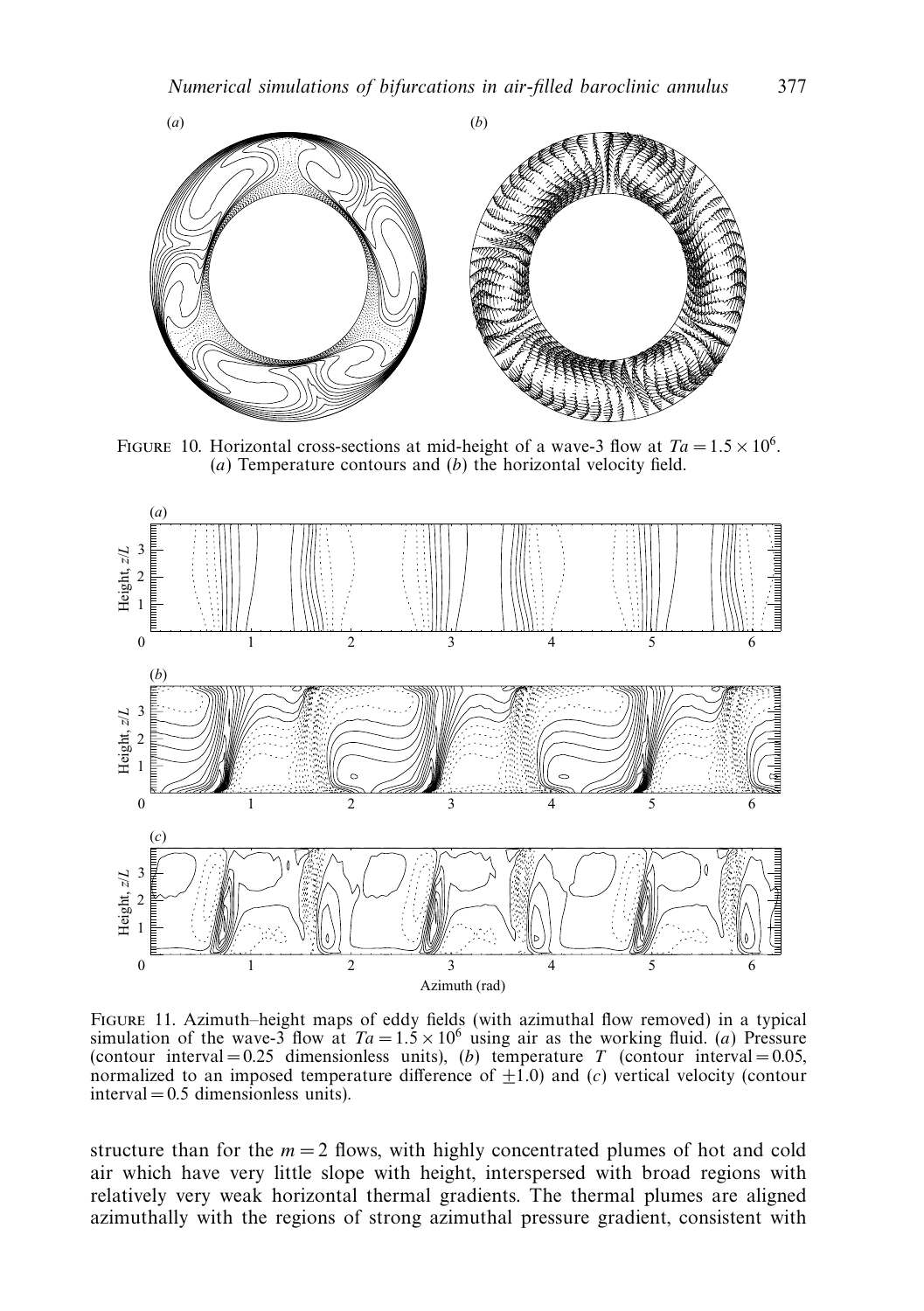

FIGURE 12. Zonal mean fields for the typical wave-3 simulation at  $Ta = 1.5 \times 10^6$  using air as the working fluid. (*a*) temperature (contour interval  $= 0.1$ , normalized to an imposed temperature difference of  $\pm 1.0$ ), (*b*) zonal velocity  $V_{\phi}$  (contour interval = 0.25 dimensionless units) and (*c*) meridional stream function (contour interval = 0.01 dimensionless units).

optimizing the correlation between radial (geostrophic) velocity and temperature perturbations. Similarly, the regions of strong upward vertical velocity (figure 11*c*) are also concentrated close to the strongest positive temperature anomalies, and vice versa, consistent with an optimization of  $w/T'$  as before. Regions of strong downward motion (necessary to satisfy mass conservation) are concentrated in plumes or jets adjacent to the strong upwelling jets, forming 'cross-frontal' circulations which show some similarities with those inferred for atmospheric frontal regions in developing cyclones (Hoskins 1982). The overall impression is that the flow in this region of parameter space is strongly nonlinear and much modified from the simple, linearly unstable Eady solution of the corresponding state for  $m = 2$  flows at much lower Taylor number.

The increasingly barotropic and nonlinear character of the flow at high  $Ta$  is also apparent in the azimuthal mean flow structure, which is illustrated in figure 12. This time, in contrast to the low  $Ta$  states (figure 6), the temperature field (figure  $12a$ ) exhibits strongly developed sidewall thermal boundary layers and relatively weak horizontal thermal gradients in the interior. The near-absence of horizontal thermal contrast in the interior would suggest (via the geostrophic thermal wind relation) that the zonal flow should be relatively barotropic. This is confirmed in figure 12(*b*), which shows negative (retrograde) azimuthal flow at most heights except near the outer cylinder. The zonal mean meridional streamlines (figure 12*c*) exhibit an additional (thermally indirect) 'Ferrel' cell, in contrast to figure 6(*c*), indicating a strong contribution of baroclinic eddies to the heat transport in this case.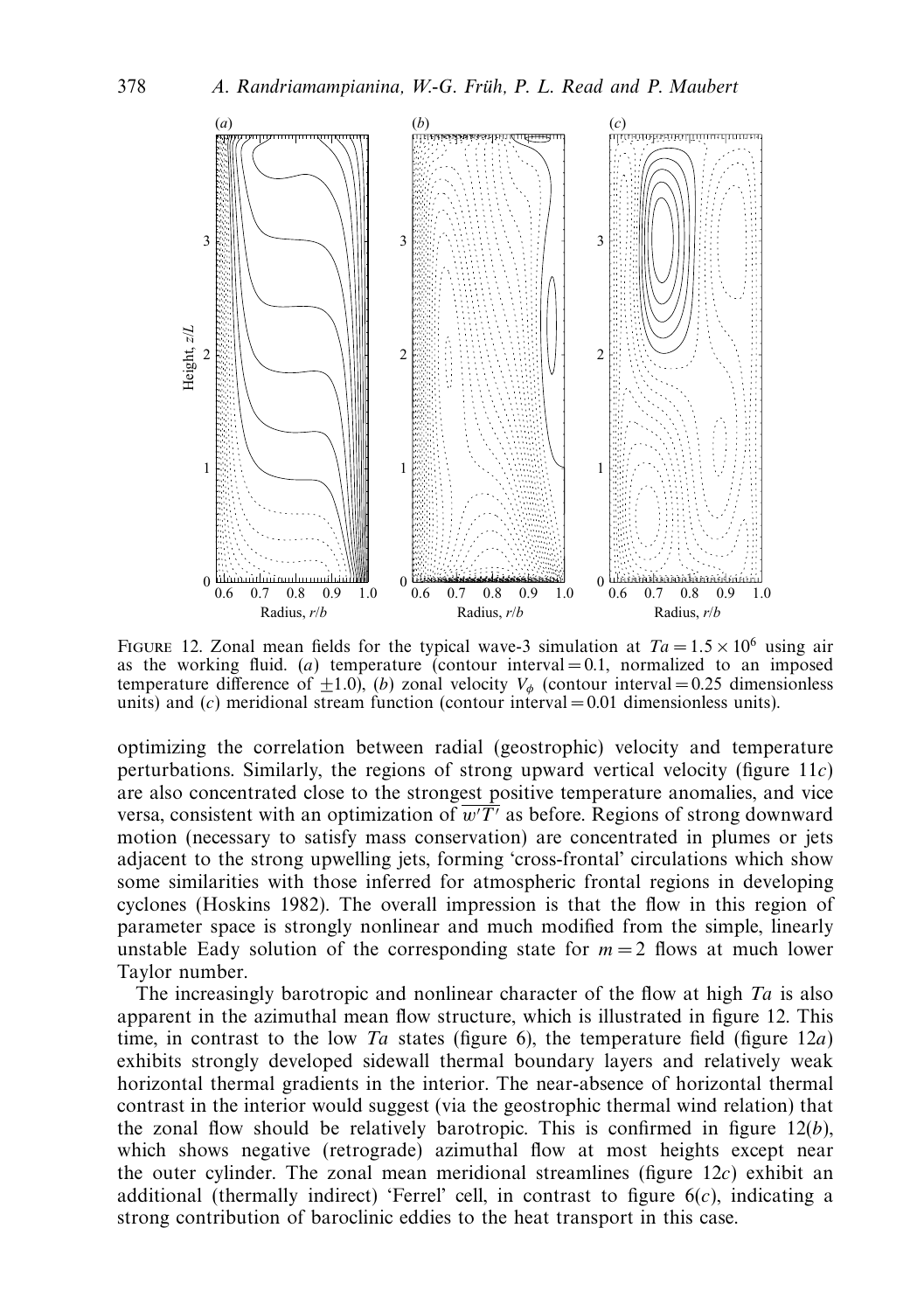

FIGURE 13. The amplitude of the  $m = 3$  solutions against the Taylor number. The solid line and circles shows the sum of the first three radial modes of the azimuthal mode  $m = 3$ , while the dash-dotted line only shows the contribution of the first radial mode. For the vacillating flows, the mean amplitude is given by the dotted lines, and the amplitude extrema are shown by the solid lines and triangles. To put the  $m = 3$  solutions into context, the transition from axisymmetric flow and the  $m = 2$  solutions, shown in figure 3 are reproduced.

## 4.3.2. Sequence of flow transitions

The onset of  $m = 3$  effectively began a new sequence of bifurcations, since the  $m = 3$ flow at  $Ta = 230000$  converged to a regular pattern of a steady amplitude of  $m = 3$ and its harmonics, as shown by the time-averaged amplitude spectra in row (i) of figure 14 below. The new solution showed substantial hysteresis relative to the previous  $m = 2$  regime in that reducing the Taylor number to  $Ta = 200000$  still gave a steady  $m = 3$  solution. This 3S regime persisted until  $Ta = 1.5 \times 10^6$  but at  $Ta = 2 \times 10^6$  other frequencies emerged. The sequence of  $m = 3$  flows observed is illustrated by figure 13 which shows the amplitude of the azimuthal mode  $m = 3$ , where the solution branch of the  $m = 2$  flows (figure 3) is reproduced to put the  $m = 3$  observation in context.

The sum of all radial modes of the azimuthal mode at mid-radius resulted in an initial increase of the amplitude on increase of the Taylor number followed by a decrease, which was mirrored by a continuing increase of the amplitude between a radius of one-quarter of the gap from the inner wall and three-quarters. This suggested that the radial structure of the flow was more complex. Approximating the radial structure by half sine waves, the approximate distribution into the first three radial modes,  $A_{m,n}$  with  $m = 3$  and  $n = 1, 2, 3$ , can be estimated from the amplitudes,  $A_{1/4}$ ,  $A_{1/2}$ ,  $A_{3/4}$ , at a radial position of a quarter, a half, and three-quarters of the gap, respectively, by

$$
n = 1 : A_{3,1} = \frac{1}{\sqrt{8}} (A_{1/4} + A_{3/4}) + \frac{1}{2} A_{1/2},
$$
  
\n
$$
n = 2 : A_{3,2} = \frac{1}{2} (A_{1/4} - A_{3/4}),
$$
  
\n
$$
n = 3 : A_{3,3} = \frac{1}{\sqrt{8}} (A_{1/4} + A_{3/4}) - \frac{1}{2} A_{1/2}.
$$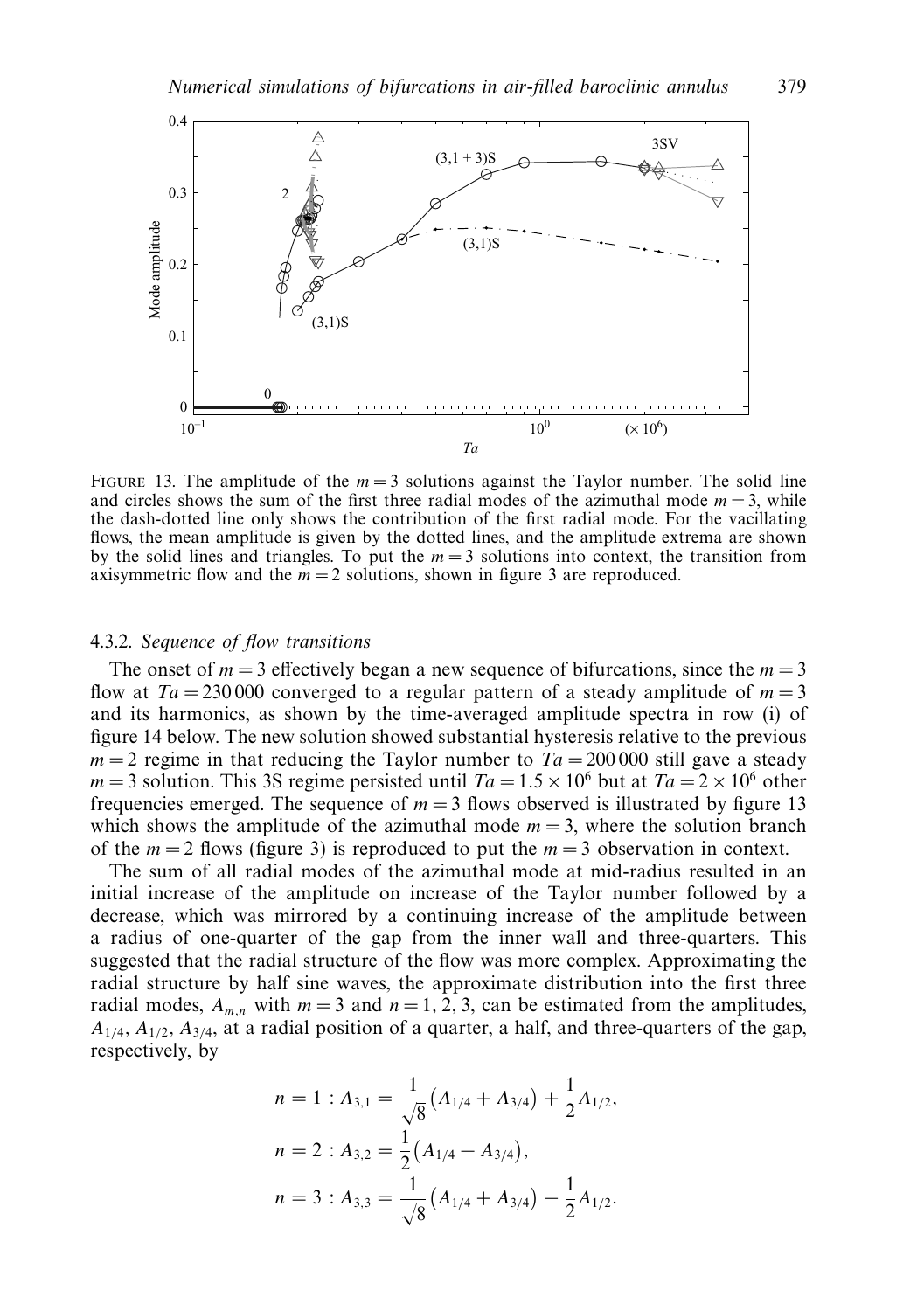Figure 13 then shows the amplitude of the sum of first three radial modes as the solid line, labelled  $(3.1+3)$ S since the second radial mode did not contain any substantial amplitude. Below  $Ta \approx 400,000$ , the overall amplitude is fully described by the first radial mode only. Following this branch to lower values of the Taylor number, one can observe a substantial regions of hysteresis between the  $m = 2$ branch and the  $m = 3$  branch. Between  $Ta = 400000$  and  $Ta = 500000$ , the radial structure of the flow changes whereby  $(m=3, n=3)$  grows beside  $(m=3, n=1)$ . In terms of the horizontal structure of the flow, this indicates the emergence of a flow with wave trains near each sidewall. Finally, this solution develops a vacillation which appears as a radial fluctuation of the eddies or wave maxima. Visually, this vacillation would be classified as a structural vacillation since the overall amplitude (still dominated by the first radial mode) varies little, but the exchange between flow or temperature maxima at mid-radius and near the walls varies the structure of the flow.

# 4.3.3. Spatial and temporal spectra

Figure 14 shows a set of time-averaged mode spectra in row (i) and corresponding power spectra for the cosine component of  $m = 3$  (row 2) and for the amplitude of  $m = 3$  in row (3). A steady wave case and a vacillating case are shown. While the transition from 2S to 2AV discussed above was characterized by a fundamental change in the time-averaged spectrum, the mode spectra for all wave-3 flows are qualitatively very similar. The only substantial change is the gradual increase of the 'floor' from around  $10^{-5}$  to around  $10^{-3}$ .

Because the vacillation of the amplitude is very weak in almost all cases, the power spectrum of the cosine component of  $m = 3$ , the upper of the spectral curves in each plot in row (ii) of figure 14, is very bland and only shows distinctly the peak at the drift frequency of the wave. The power spectrum of the amplitude, however, shows two broad but distinct peaks, one associated with vacillation of the flow structure and the other with a slower modulation. We did not observe any periodic vacillation in this set of simulations. It should be noted, however, that the transients leading to the steady 3S solutions were characterized by a decaying, periodic oscillation with oscillation frequency comparable to the vacillation frequency identified in figure  $14(b \text{ iii})$ .

# 4.3.4. Phase portraits

Figure 15 shows phase portraits and Poincaré sections of two vacillating cases, the first time-dependent case at  $Ta = 2 \times 10^6$  and the final case at  $Ta = 3.25 \times 10^6$ . Since the strength of the vacillation is very small compared to the mean amplitude, only the phase portraits generated from the wave amplitudes are shown; the phase portraits for the cosine or sine components would only show the circle representing the wave drift. Both cases show irregular oscillations of the amplitude in the phase portrait of the amplitude of mode  $m = 6$  against that of  $m = 3$ . The Poincaré section of the phase portrait for the lower Taylor number in figure 15(*c*), which shows the amplitude of  $m = 1$  against that of  $m = 6$  at the section where  $A_3 = 0$ , reveals no obvious structure. The corresponding section for the high Taylor number is also irregular but it appears that at least the negative crossing points are arranged around a circular structure, indicating the possibility of a fuzzy torus. Note that the scale of the plots varies substantially between the two cases with the *y*-axis 5 times larger and the *x*-axis 50 times larger in figure 15(*d*) compared to figure 15(*c*). Due to the computational expense of the calculations at these high Taylor numbers, the time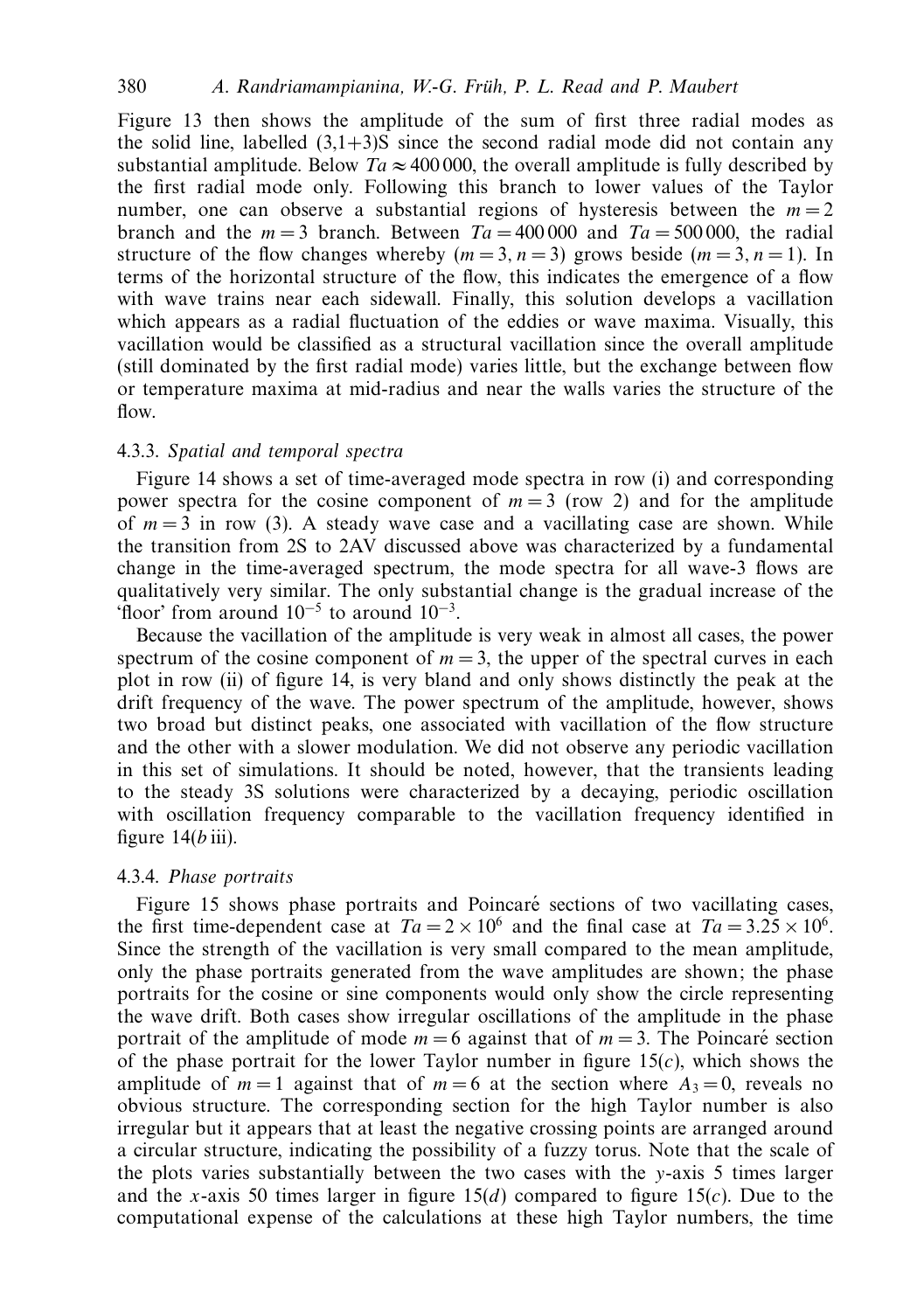

FIGURE 14. Spectra of representative cases of the  $m = 3$  flows from time series of the amplitudes of the azimuthal modes at mid-radius and mid-height. Column (*a*) steady wave 3S, at  $Ta = 0.9 \times 10^6$ , and column (*b*) irregular structural vacillation, 3SV, at  $Ta = 3.25 \times 10^6$ . Top row (i): spatial spectra of the time-averaged amplitude of the azimuthal wave mode, *m*. Middle row (ii): temporal spectra of the time series of the cosine component of mode  $m = 3$ . Bottom row (iii): temporal spectra of the amplitude of  $m = 3$ . The main frequencies are indicated by their annotation.

series at the highest value of  $Ta$ , only covers a few drift periods of the dominant flow feature which is too short to estimate Lyapunov exponents. For the same reason, it has not been possible to carry out more integrations between  $Ta = 2.2 \times 10^6$ , which is qualitatively and quantitatively similar to  $Ta = 2.0 \times 10^6$ , and  $Ta = 3.25 \times 10^6$  to investigate whether the toroidal structure seen in figure  $15(d)$  is a larger-amplitude version of the fluctuations seen in figure  $15(c)$  or whether it emerges as a new type of oscillation besides the small-scale fluctuations in a flow regime transition. As a final note it should be mentioned that no quasi-periodic solutions were found in the simulations carried out.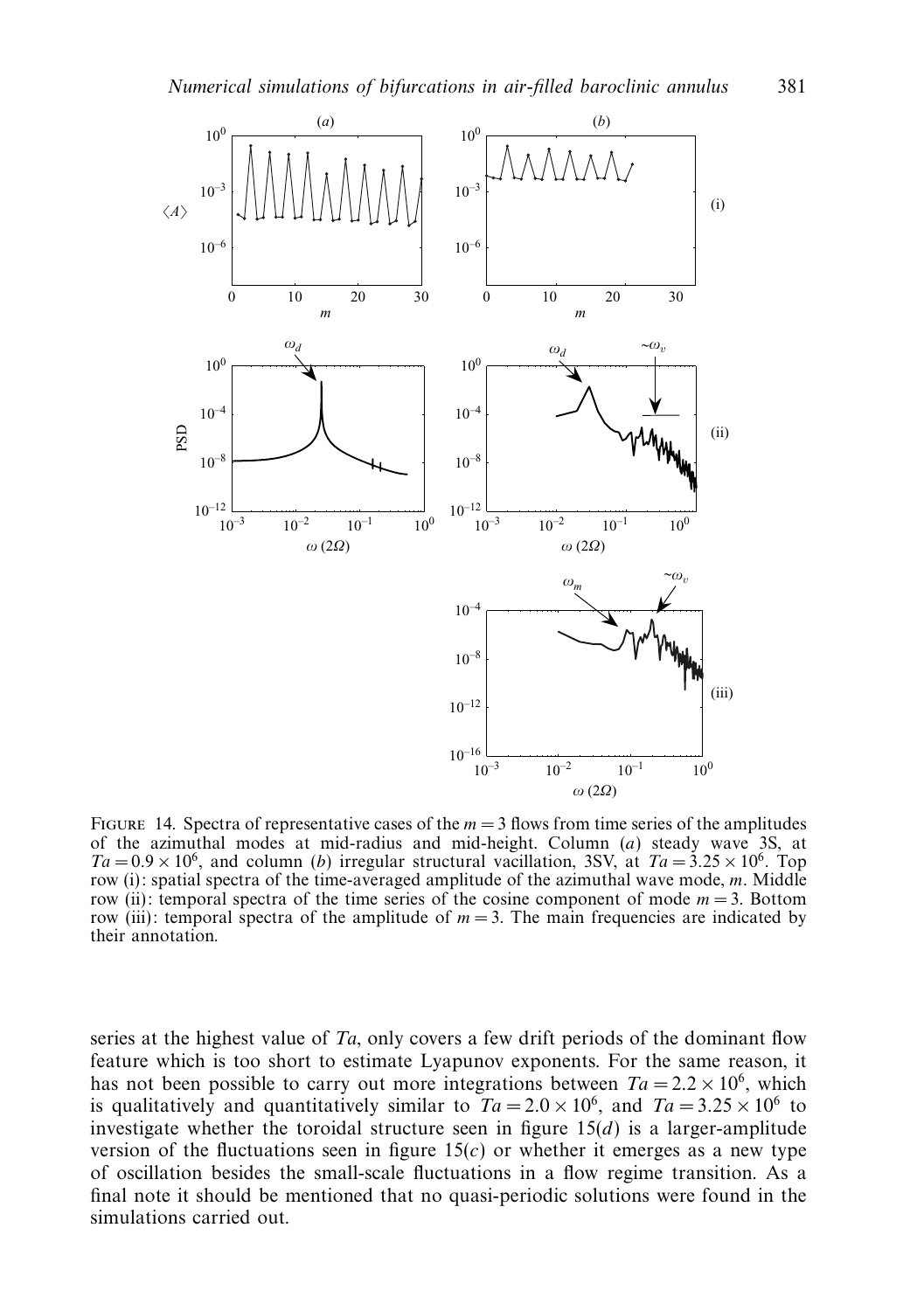

FIGURE 15. Phase portraits and Poincaré sections in the  $m = 3$  regime: (*a*) phase portrait of the amplitude of  $A_6$  against  $A_3$  for  $Ta = 2.0 \times 10^6$ , *(b)* phase portrait for  $Ta = 3.25 \times 10^6$ ; (*c*) Poincaré section at  $A_3 = 0$  showing  $A_1$  against  $A_6$  for  $Ta = 2.0 \times 10^6$ . (*d*) Poincaré section as (*c*) but for  $Ta = 3.25 \times 10^6$ .

## *5. Discussion*

## 5.1. Regime diagram and onset of baroclinic waves

The overall structure of the regime diagram, presented in figure 2, is qualitatively and quantitatively consistent with previous experiments and simulations of the baroclinic annulus using liquid instead of air. They all show the characteristic anvil-shaped transition curve between axisymmetric flow and regular waves, separating the regimes into a wave regime, an upper symmetric regime at large *Θ*, and a lower symmetric regime at small *Θ*/small Taylor number, e.g. Fein (1973), Fein & Pfeffer (1976), Hide (1958), Hide & Mason (1975) and Jonas (1981). The upper symmetric regime indicates a flow at large *Θ* or thermal Rossby number which is stabilized by strong stratification. The transition from the upper symmetric regime to baroclinic waves appears largely controlled by a critical thermal Rossby number. The lower symmetric regime is stabilized by viscous dissipation, and the transition to waves is largely given by a critical Grashof number or Rayleigh number.

Most of these studies were performed with fluids of Prandtl number  $Pr \ge 7$  but even an early study by Fein & Pfeffer (1976) using mercury, with  $Pr = 0.025$ , showed the same qualitative characteristic anvil-shaped stability curve although the onset of waves was shifted towards higher Taylor numbers by several orders of magnitude. The case of air with a Prandtl number between that of mercury and water, however, seemed not to be located between those cases but, if anything, at slightly smaller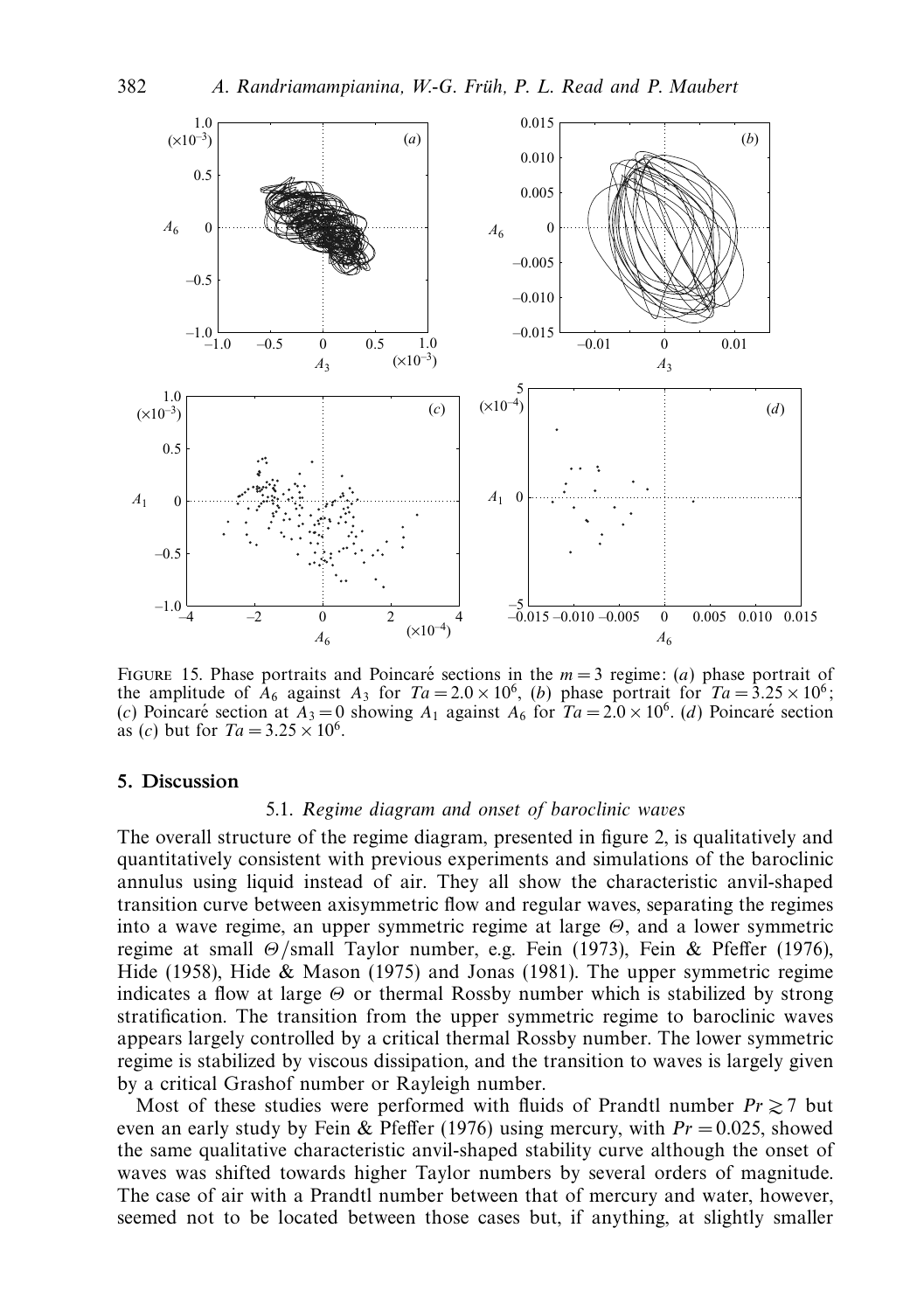

Figure 16. The bifurcation scenario for the transition from the upper symmetric regime to a steady wave and subsequent vacillations for the  $m = 2$  flows.

values of the Taylor number. The observations from our simulations suggest that the case of  $\Delta T = 30$  K is positioned near the 'knee' of the classical anvil shape.

The, albeit narrow, hysteresis at the transition between the axisymmetric flow and the steady wave suggests a subcritical bifurcation. While Hide & Mason (1978) reported that the transition from the symmetric regimes in an annulus showed hysteresis only if the upper boundary was a free surface, Koschmieder & White (1981) presented evidence for the possibility of small hysteresis for the transition to or from the upper symmetric regime. In their experiments, performed with water  $(Pr \sim 7)$ , the hysteresis set in at a critical Taylor number below which the transition was not hysteretic and above which the extent of the overlap of the symmetric and wave regimes increased with the Taylor number. Hysteresis near the 'knee' of the anvil-shaped marginal stability curve has not been documented before. Other studies have either reported or assumed a Hopf bifurcation, e.g. Rand (1982), Miller & Butler (1991), Lewis & Nagata (2004), or the occurrence of so-called *weak waves* prior to the onset of fully developed baroclinic waves, Hide & Mason (1978); Jonas (1980). The weak waves have been suggested to be wave modes which are located near the upper or lower boundary and are decaying in the fluid interior. No such weak waves were observed in this study, though weak waves seem to have been observed predominantly at the transition from the upper symmetric regime at somewhat higher Taylor numbers, well past the knee of the anvil.

#### 5.2. A bifurcation scenario

The transition sequence from the axisymmetric flow through all observed wave-2 flows follows clear steps of increasing complexity, from axisymmetric flow via a steady wave with one frequency, a two-frequency flow of a vacillating wave, a quasi-periodic threefrequency flow of a modulated vacillating wave to, finally, a chaotic flow. As Hopf bifurcations for the onset of baroclinic waves and the subsequent onset of amplitude vacillation are often cited, e.g. Rand (1982), Miller & Butler (1991), Lewis & Nagata (2004), it seemed obvious to fit the normal form of a Hopf bifurcation to the wave amplitude data. This transition scenario is reproduced in figure 16 by showing the mean amplitude and the envelope of the vacillation.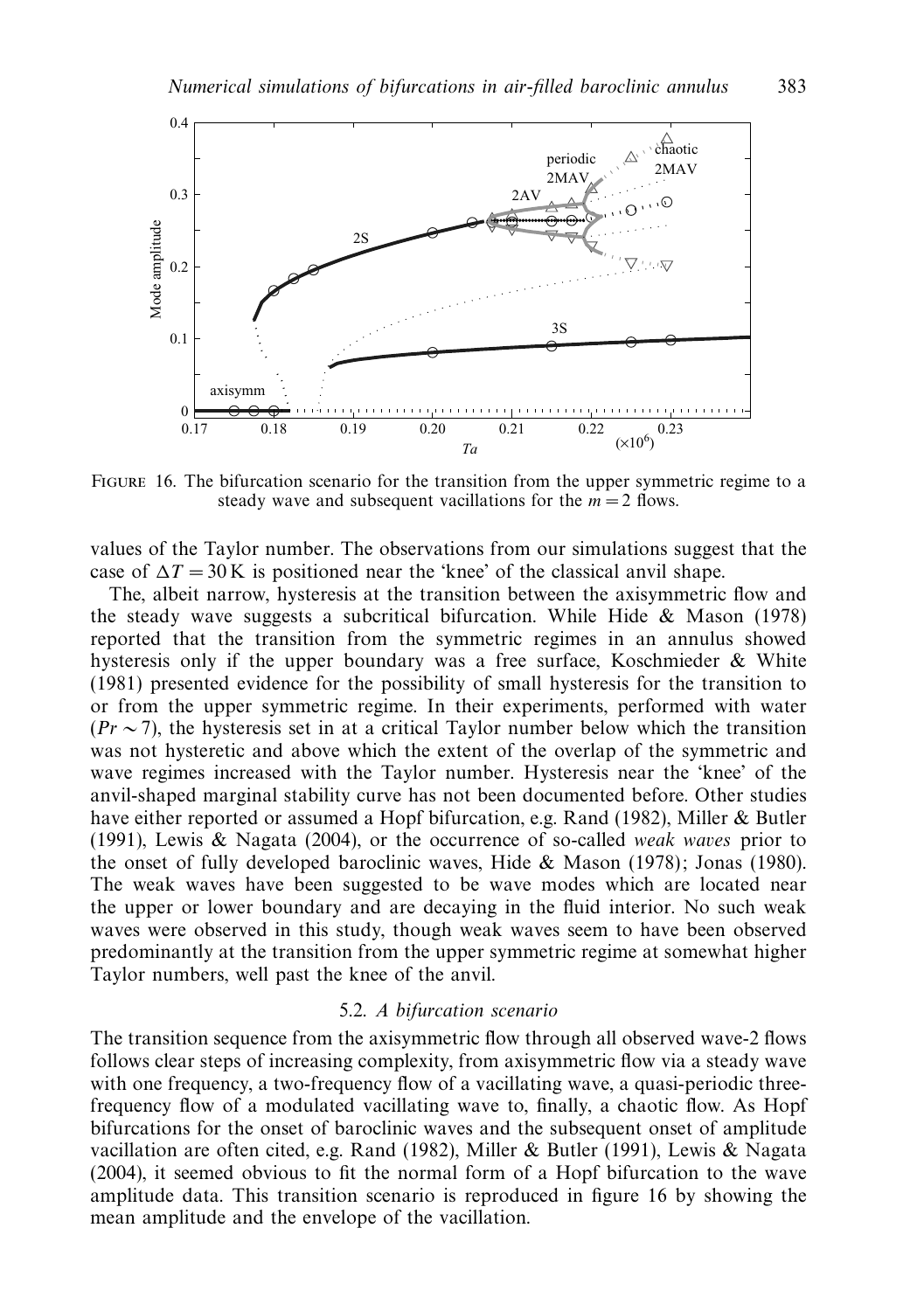Since the initial onset of waves is a subcritical transition, a subcritical Hopf bifurcation and a fold or saddle-node bifurcation is invoked, e.g. Guckenheimer & Holmes (1983), Rand (1982). A linear regression to a curve of the form  $A = A_0 + [(Ta Ta<sub>S</sub>$ )/q]<sup>1/2</sup>, using the five data points from the 2S regime, gave  $A<sub>0</sub> = 0.125$  for the wave amplitude at the saddle-node, a growth parameter of  $q = 1.50 \times 10^6$ , and a critical Taylor number for the saddle-node of  $Ta_s = 177,500$  with a correlation coefficient of  $r^2 = 0.9997$ . The 'unstable branch' has been filled in using this critical Taylor number and a Taylor number for the location of the unstable Hopf of  $Ta_0 = 182\,000$ .

The following transition, from the steady wave to the periodic oscillation of the wave amplitude in the 2AV flow, is consistent with a second Hopf, also known as a Neimark bifurcation. This is indicated by fitting a square-root function to the vacillation strength (amplitude maximum minus mean amplitude) for the four simulations in the 2AV regime as a function of the Taylor number. While this is a standard bifurcation, it is in contrast to all experience for the onset of amplitude vacillation in a liquid with a range of Prandtl number between 7 and 30, where the evidence is that vacillation occurs on decreasing the Taylor number from the steady wave. In those cases, the vacillation is a precursor of a particular wave mode giving way to, and co-existing with, a flow of lower mode number. The experiments in mercury by Fein & Pfeffer from 1976 at much lower Prandtl number did not report such details in the wave regime. The consensus for the other experiments in liquids is that vacillation is much more common at higher Prandtl number, where most of the wave 2 and 3 domains at  $Pr = 26$  in Früh & Read (1997) were timedependent, whereas at  $Pr = 13$  and  $Pr = 7$  substantial ranges were found where a steady wave was reported by Hignett (1985); Hignett *et al.* (1985), James, Jonas  $\&$ Farnell (1981). Some initial experiments carried out in the apparatus used by Hide  $\&$ Mason (1978), Read et al. (1992), Früh & Read (1997) but now using air confirmed at least qualitatively the onset of vacillation with increasing Taylor number, consistent with these computational results.

The third transition, to a modulated 2MAV was a not surprising continuation of the 'quasi-periodic route to chaos' described by Newhouse *et al.* (1978), see also  $\S6$ in Schuster (1995), but the nature of the initial solution as a quasi-periodic 2MAV with three independent frequencies was unusual. As was shown by Newhouse *et al.* (1978), generic three-frequency flows are expected to be chaotic rather than periodic. Previous illustrations of the existence of three-frequency quasi-periodic orbits were demonstrated numerically, with the modulation of a simple circle map by Grebogi, Ott & Yorke (1983*a*), and in experiments on convection of mercury in a magnetic field by Libchaber, Fauve & Laroche (1983). However, no previous example of such a flow has been reported from either numerical or experimental studies of baroclinic waves. All previous reports of quasi-periodic modulated vacillations, e.g. by Read et al. (1992) and Früh & Read (1997), involved frequency locking between the drift frequency and the vacillation or modulation frequency. Conversely, no instance of frequency locking was observed in the current numerical simulations. This supports the previously suggested notion that the ubiquitous frequency locking in the baroclinic annulus relies on a coupling between the spatial phase of the wave and its amplitude by imperfections in the apparatus or the presence of sensors in the fluid.

The final type of flow dominated by  $m = 2$  was a chaotic 2MAV. In the average statistics, such as the time-averaged wave spectrum and the average drift frequencies, there was little difference between the quasi-periodic and the chaotic versions of the 2MAV. Fitting yet another square-root function to the modulation amplitude over the vacillation amplitude in the MAV regimes suggests that the onset of modulation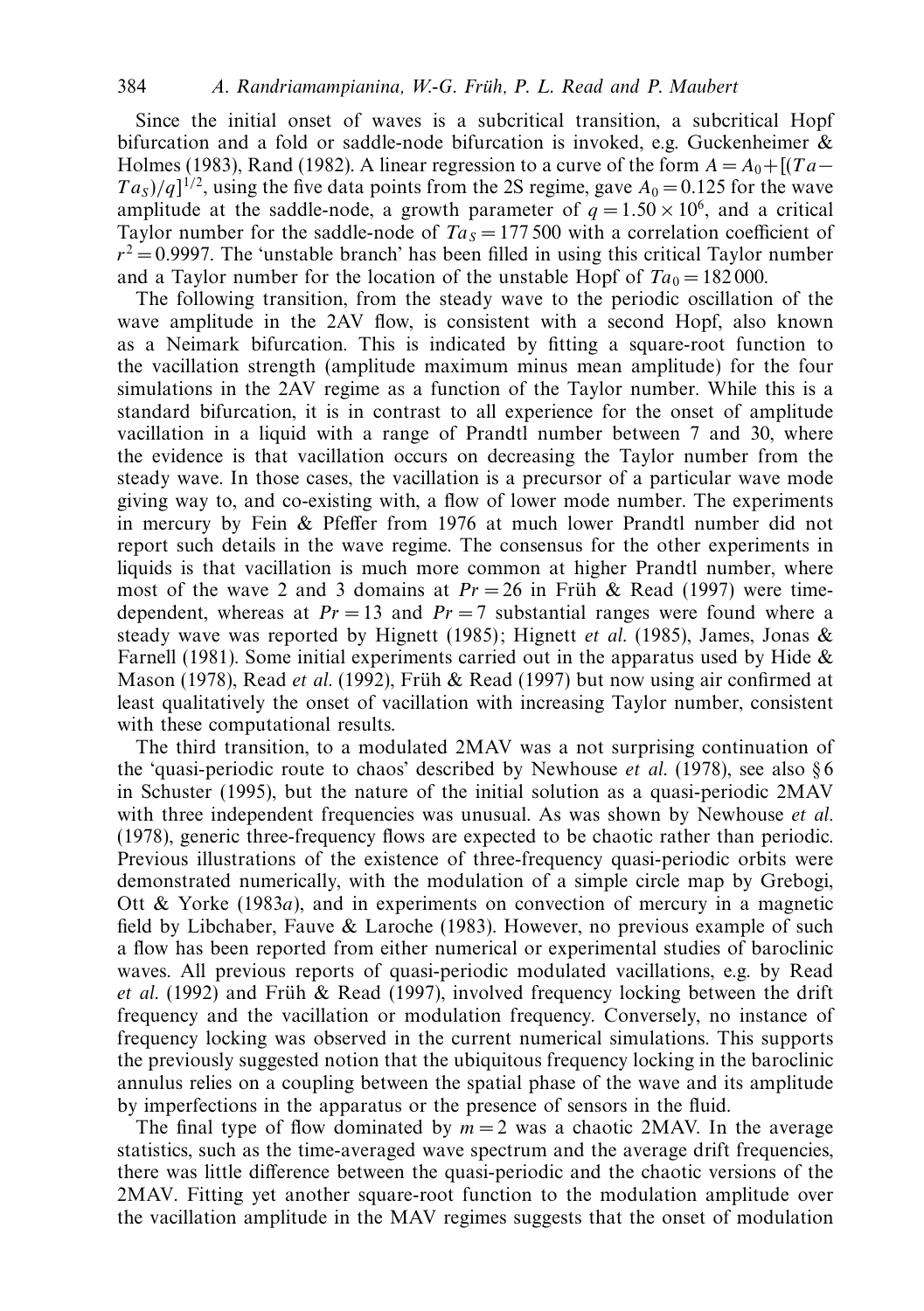in itself could be consistent with a further supercritical Hopf bifurcation. As there are only three sufficient 2MAV simulations, together with a change in character from quasi-periodic to chaotic, the assumption of a square-root scaling is conjecture but gives a reasonable representation of the development of the modulation. Square-root dependent or not, the growth of the modulation hints at the possible mechanism for the transition from periodic to chaotic behaviour: the minimum of the amplitude maximum and the maximum of the amplitude minimum intersect in figure 16 at a point between the observed periodic flow at  $Ta = 220000$  and the first chaotic flow at  $Ta = 225000$ . It appears, therefore, that the transition to chaos in this example might not have arisen from the local stretching of the torus,  $\S 6.1$  in Schuster (1995), but from a crisis as suggested by Grebogi, Ott & Yorke (1983*b*) where the orbit of the quasi-periodic 2MAV intersects the unstable orbit of the 2AV, see also  $\S 6.4$  in Schuster (1995).

The final transition from the  $m = 2$  branch to the steady 3S on the  $m = 3$  solution branch could also be due to a crisis, this time caused by the collision of the chaotic 2MAV attractor with the unstable orbit separating the  $m = 2$  and  $m = 3$  solutions. Such a collision is possible in phase space because the 2MAV flow involves finiteamplitude variations of the  $m = 3$  mode, and it is consistent with the conjecture by Grebogi et al. (1983*b*) that 'almost all' sudden changes in chaotic attractors are due to crises. The existence of an unstable orbit separating the basin of attraction of the  $m = 2$  and  $m = 3$  solutions is indicated by the dotted line between the two solution branches in figure 16 following figure 8 of Lewis & Nagata (2003).

# 5.3. Transitions on the *m* = 3 branch

The *m* = 3 flows also showed a progression from periodic flow of a steady wave, 3S, to irregular vacillations but following a very different route. This route involved a change in the radial structure of the flow while remaining a simply periodic flow of a steady wave. No quasi-periodic flows were observed but the possibility remains that those could exist at Taylor numbers not covered by the simulations.

The vacillating flows at the very high Taylor number are qualitatively similar to experimental evidence by Früh & Read (1997) at  $Pr = 26$  which they classified as 'Structural Vacillation', also known as 'Tilted-trough vacillation'. That flow was largely dominated by a simple azimuthal mode  $(m = 2$  in their case), superimposed on which were small fluctuations consistent with a higher radial mode. While the large-scale structure of the flow was highly regular, the fluctuations were shown by them to be not consistent with low-dimensional dynamics. The failure to compute reliable dimension estimators for structural vacillation had previously been reported in two independent experimental studies by Read *et al.* (1992) and Guckenheimer  $\&$  Buzyna (1983).

The significantly different vertical structure of the steady 3S, by being much more barotropic, could result in a different type of instability altogether. The radial profile of the azimuthal velocity, shown in figure 12(*b*) suggests a Reynolds number of  $Re \equiv UL/\nu \approx 50$  for the boundary layer near the inner wall (using a velocity of ∼ 12*U* at a distance of *L* ∼ 0*.*1*b* from the wall). Studies of the instability of detached shear layers by Früh & Read (1999) suggest that such a Reynolds number is sufficient for the onset of barotropic instability in a Hopf bifurcation which leads to a string of vortices along the shear layer with a wavenumber largely determined by the thickness of that layer. With a critical Taylor number of  $Ta_c = 428,000$ , the observed growth of the higher radial mode, shown in figure 13, is consistent with a square-root dependence up to the Taylor number of  $Ta = 900000$ . Barotropic instability has also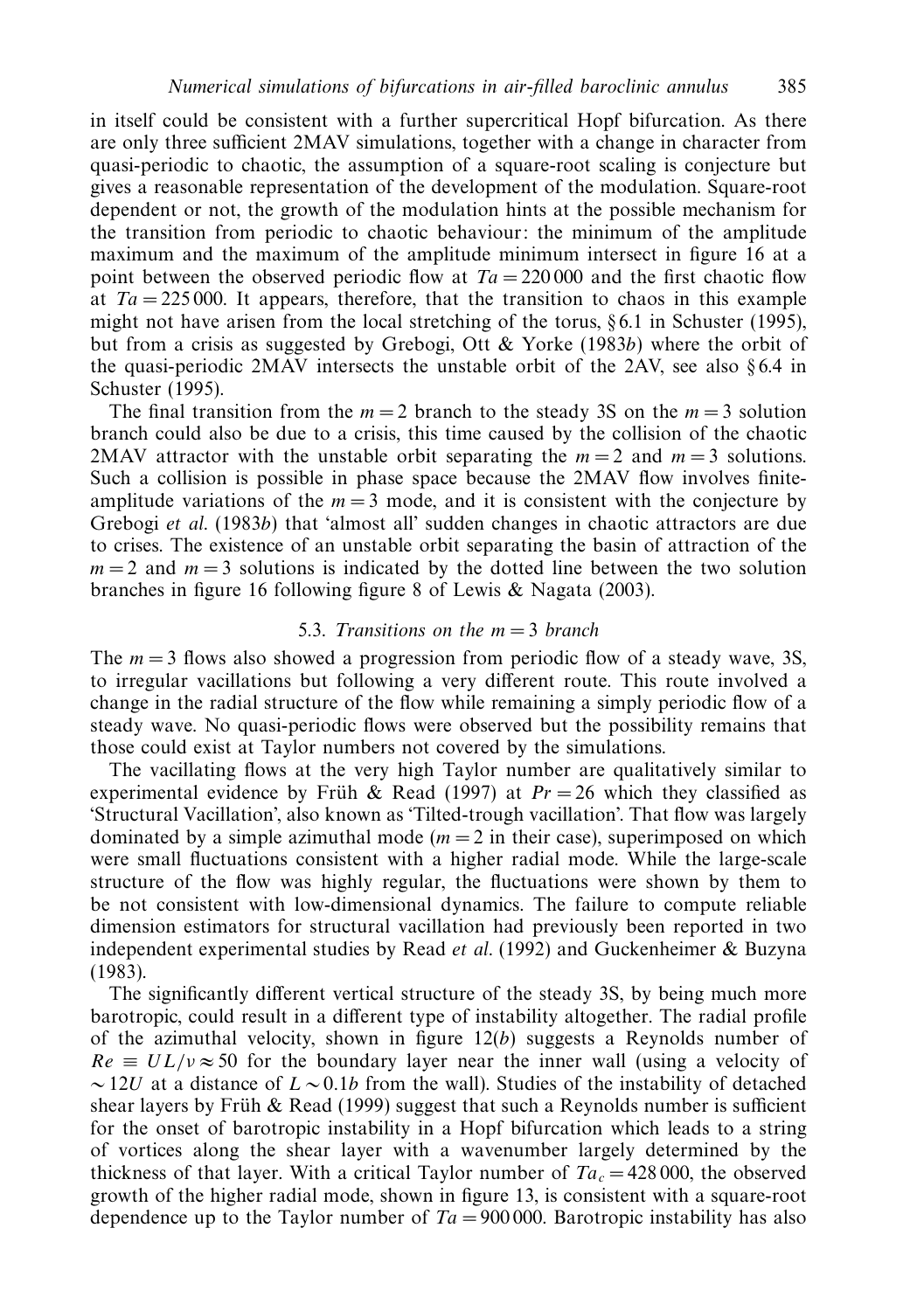|                  | US                            |                 | Axisymmetric                   |
|------------------|-------------------------------|-----------------|--------------------------------|
| Subcritical Hopf | $\leftarrow \mid \rightarrow$ | 2S              | Baroclinic instability,        |
| with saddle-node |                               |                 | Zonal symmetry breaking        |
| Hopf             | $\longleftrightarrow$         | 2AV             | Temporal symmetry breaking     |
| Hopf             | $\longleftrightarrow$         | 2MAV            | Three-frequency quasi-periodic |
| Crisis           | $\longleftrightarrow$         | 2MAV            | Chaos                          |
| Crisis           | $\leftarrow \mid \rightarrow$ | 3S              | Mode transition,               |
|                  |                               |                 | Zonal symmetry breaking        |
| Pitchfork        |                               | $(3.1 + 3.3)$ S | Barotropic instability,        |
|                  |                               |                 | Radial symmetry breaking       |
| ???              |                               | 3SV             | Irregular fluctuations         |
|                  |                               |                 |                                |

Table 3. Tentatively suggested bifurcation sequences from the initial instability to the onset of the irregular vacillation of the  $m = 3$  flow.  $\longleftrightarrow$  denote transitions without hysteresis (supercritical bifurcations), and  $\leftarrow$   $\rightarrow$  indicate the presence of hysteresis.

been proposed by Schär & Davies (1990) as a mechanism active in the decay of baroclinic waves in the atmosphere. If this instability has caused the onset of the waves near the sidewalls, it is not surprising that the quasi-periodic route to chaos was not followed, as the experiments by Früh  $\&$  Read (1999) did not show quasi-periodic vacillating flows either. The indication of steps of a period-doubling cascade were observed at large Rossby numbers, whereas the increase in Taylor number in the baroclinic annulus would result in reducing the Ekman number in their study. At a Reynolds  $Re = O(50)$ , they observed only steady and noisy waves of wavenumber  $m \geq 6$  and a regime of weak irregular fluctuations (cf. their regime diagram in figures 3 and 4). Fruh & Nielsen (2003) suggested that the onset of time-dependence in the amplitude of barotropic vortices may rely on local, small-scale vorticity generation at the sidewalls rather than a global-mode instability of the flow in the fluid interior.

## *6. Conclusions*

We have presented results from direct numerical simulations of convection in a baroclinic annulus filled with air and put those in the context of sloping convection in liquid-filled baroclinic annulus experiments. This investigation, and the two previous studies by Maubert & Randriamampianina (2002, 2003) leading up to this work, followed the most common procedure of keeping the temperature difference fixed while varying the rotation rate of the system. Maubert  $\&$  Randriamampianina (2002, 2003) verified the transition curve between the symmetric regimes and wave regimes and they reported the main types of baroclinic waves usually observed in the baroclinic annulus. The transition curve from the axisymmetric solution to steady, fully developed baroclinic waves formed the typical anvil shape in the Ta−*Θ* parameter plane, in common with all published information on this transition for liquids covering a range of Prandtl number from 0.025 to 26 (though not the extreme case published by Fein & Pfeffer (1976) for  $Pr = 63$ ).

Table 3 summarizes the sequence of flows and bifurcations. The initial baroclinic instability and the development of the  $m = 2$  flows are consistent with the standard quasi-periodic route to chaos, with a few individual aspects, such as the subcritical character of the first Hopf bifurcation and the existence of a rather rare threefrequency quasi-periodic flow which became chaotic in what could be a crisis. The mode transition between flows dominated by  $m = 2$  and  $m = 3$ , respectively, is also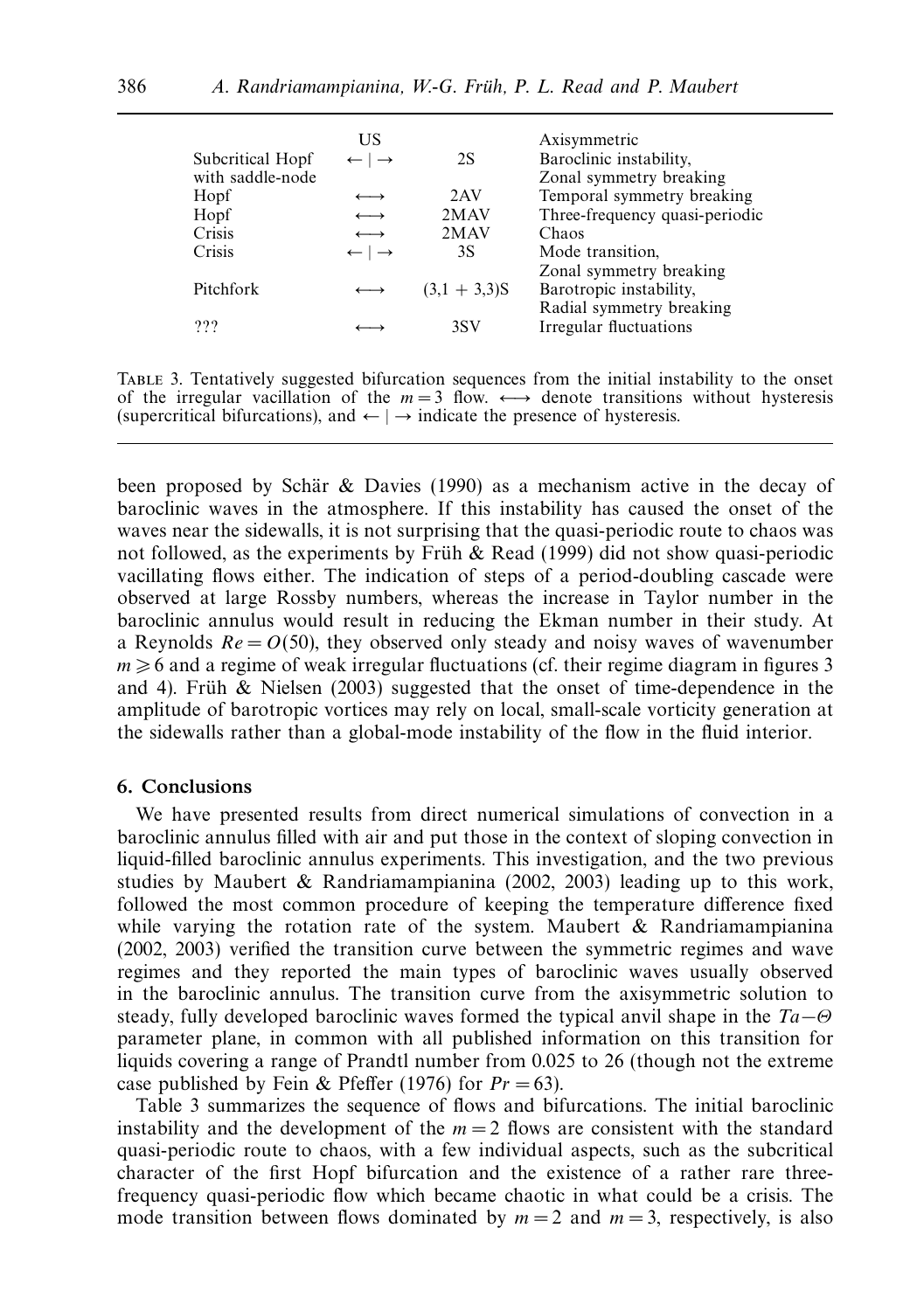consistent with all previous evidence for baroclinic waves in the rotating annulus in that it is a sudden mode transition to a higher wavenumber on increase of the Taylor number, associated with a substantial hysteresis.

The results at the highest Taylor number achieved in the study point to a first direct numerical simulation of a structural vacillation. The onset and characteristics of structural vacillation is less well-documented in the literature, where a variety of smallscale processes have been proposed, e.g. Früh & Read (1997), such as inertia–gravity waves observed by Lovegrove, Read & Richards (2000). The evidence here points to the occurrence of a barotropic instability of the steady wave prior to the onset of temporal fluctuations near the sidewalls, in which case vorticity generation at the sidewalls may be a mechanism in the onset of structural vacillation in the annulus.

Overall, the observations are consistent with the extensive literature on baroclinic waves in the thermally forced annulus filled with liquid. This demonstrates the validity of the numerical model in parameter ranges not previously covered by direct numerical simulation. The change in Prandtl number from  $Pr \gg 1$  to  $Pr \le 1$ , however, resulted in the reversal of the Hopf bifurcation leading to amplitude vacillation. From a physical point of view it seems sensible to suggest that the relative thickness of the thermal and velocity boundary layers controls whether the vacillation appears on increase or decrease of the Taylor number. While this change in itself is rather subtle, it has consequences for the overall organization of the regime diagram and the transition from highly regular to complex flows. This point is not only relevant to baroclinic annulus flows but to all convective flows, if not fluid dynamical systems in general, where a change in the fluid properties may lead to apparently minor changes which then cause a fundamental change in the dynamics over a wide range of forcing parameters.

We are grateful to the Royal Society for their support of this work by funding the collaboration between the French and UK partners in a Joint Project Grant, grant number 15118. The CPU time for this work was provided by the IDRIS (CNRS, Orsay, France) on their NEC SX-5.

### REFERENCES

- BROOMHEAD, D. S. & KING, G. P. 1986 Extracting qualitative dynamics from experimental data. Physica D **20**, 217–236.
- BUZYNA, G., PFEFFER, R. L. & KUNG, R. 1984 Transitions to geostrophic turbulence in a rotating, differentially heated annulus of fluid. J. Fluid Mech. **145**, 377–403.
- CANUTO, C., HUSSAINI, M., QUARTERONI, A. & ZANG, T. 1987 Spectral Methods in Fluid Dynamics. Springer.
- Fein, J. 1973 An experimental study of the effects of the upper boundary condition on the thermal convection in a rotating, differentially heated cylindrical annulus of water. Geophys. Fluid Dyn. **5**, 213–248.
- Fein, J. S. & Pfeffer, R. L. 1976 An experimental study of the effects of Prandtl number on thermal convection in a rotating, differentially heated cylindrical annulus of fluid. J. Fluid Mech. **75**,  $81 - 112$
- Fowlus, W. W. & Hipe, R. 1965 Thermal convection in a rotating fluid annulus: Effect of viscosity on the transition between axisymmetric and non-axisymmetric flow regimes. J. Atmos. Sci. **22**, 541–558.
- FRUH, W.-G. & NIELSEN, A. H. 2003 On the origin of time-dependent behaviour in a barotropically unstable shear layer. Nonlin. Proc. Geophys. **10**, 289–302.
- FRUH, W.-G. & READ, P. L. 1997 Wave interactions and the transition to chaos of baroclinic waves in a thermally driven rotating annulus. Phil. Trans. R. Soc. Lond. A **355**, 101–153.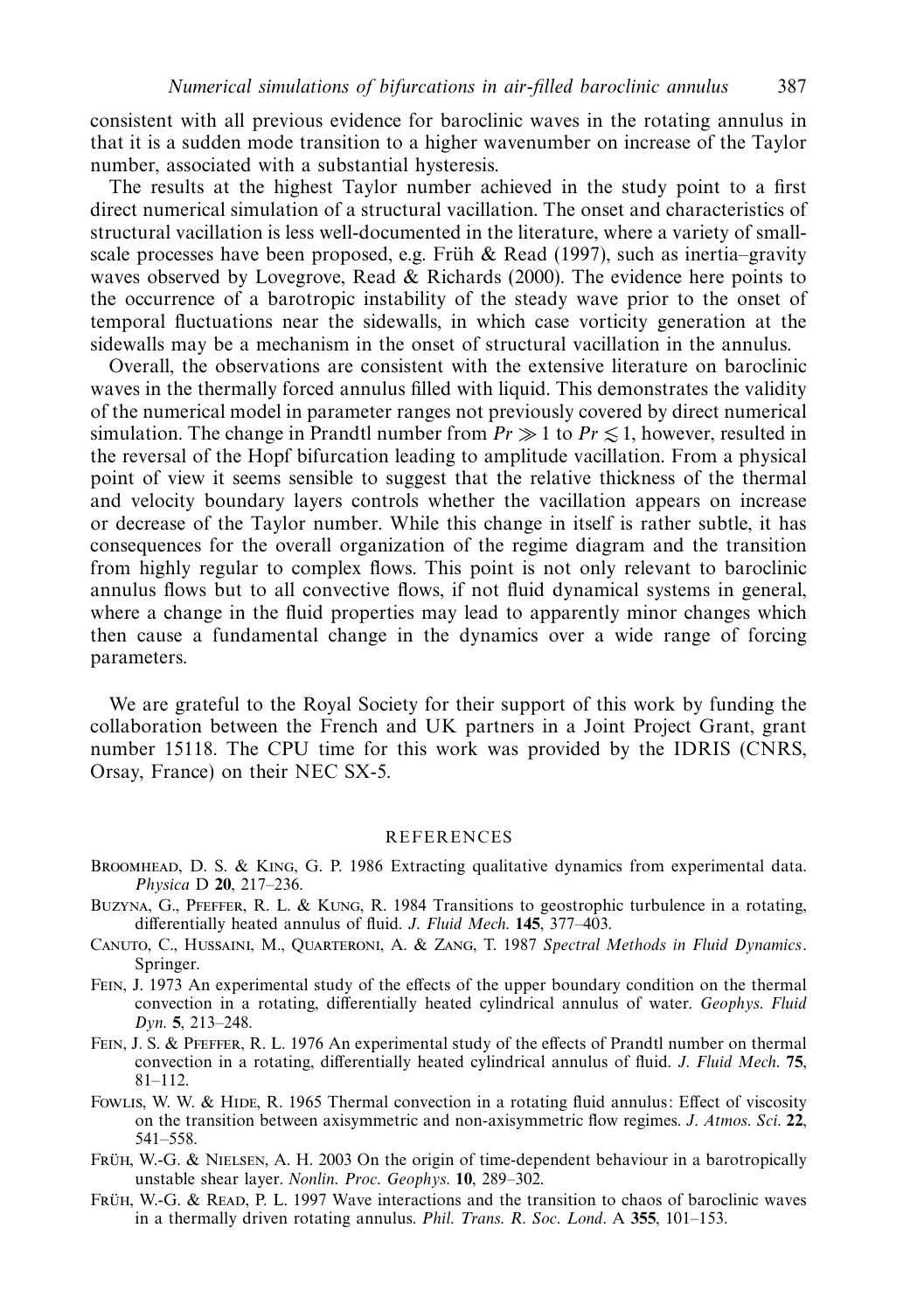- FRÜH, W.-G. & READ, P. L. 1999 Experiments in a barotropic rotating shear layer. I: Instability and steady vortices. J. Fluid Mech. **383**, 143–173.
- GOTTLIEB, D. & ORSZAG, S. 1977 Numerical Analysis of Spectral methods: Theory and Applications. SIAM.
- GREBOGI, C., OTT, E. & YORKE, J. A. 1983a Are three-frequency quasi-periodic orbits to be expected in typical nonlinear systems? Phys. Rev. Lett. **51**, 339–342.
- GREBOGI, C., OTT, E. & YORKE, J. A. 1983b Crises, sudden changes in chaotic attractors, and transient chaos. Physica D **7**, 181–200.
- Guckenheimer, J. & Buzyna, G. 1983 Dimension measurements for geostrophic turbulence. Phys. Rev. Lett. **51**, 1438–1441.
- Guckenheimer, J. & Holmes, P. J. 1983 Nonlinear Oscillations, Dynamical Systems, and Bifurcations of Vector Fields. Springer.
- Haldenwang, P., Labrosse, G., Abboudi, S. & Deville, M. 1984 Chebyshev 3-d spectral and 2-d pseudospectral solvers for the Helmholtz equation. J. Comput. Phys. **55**, 115–128.
- HIDE, R. 1958 An experimental study of thermal convection in a rotating fluid. *Phil. Trans. Roy.* Soc. Lond. A **250**, 441–478.
- Hide, R. & Mason, P. J. 1975 Sloping convection in a rotating fluid. Adv. Phys. **24**, 47–99.
- HIDE, R. & MASON, P. J. 1978. On the transition between axisymmetric and non-axisymmetric flow in a rotating liquid annulus subject to a horizontal temperature gradient. Geophys. Astrophys. Fluid Dyn. **10**, 121–156.
- HIGNETT, P. 1985 Characteristics of amplitude vacillation in a differentially heated rotating fluid annulus. Geophys. Astrophys. Fluid Dyn. **31**, 247–281.
- Hignett, P., White, A. A., Carter, R. D., Jackson, W. D. N. & Small, R. M. 1985 A comparison of laboratory measurements and numerical simulations of baroclinic wave flows in a rotating cylindrical annulus. Q. J. R. Met. Soc. **111**, 131–154.
- Hoskins, B. J. 1982 The mathematical theory of frontogenesis. Annu. Rev. Fluid Mech. **14**, 131–154.
- Hugues, S. & Randriamampianina, A. 1998 An improved projection scheme applied to pseudospectral methods for the incompressible Navier-Stokes equations. Intl J. Numer. Meth. Fluids **28**, 501–521.
- JAMES, I. N., JONAS, P. R. & FARNELL, L. 1981 A combined laboratory and numerical study of fully developed steady baroclinic waves in a cylindrical annulus. Q. J. R. Met. Soc. **107**, 51–78.
- Jonas, P. R. 1980 Laboratory experiments and numerical calculations of baroclinic waves resulting from potential vorticity gradients at low Taylor number. Geophys. Astrophys. Fluid Dyn. **15**, 297–315.
- Jonas, P. R. 1981 Some effects of boundary conditions and fluid properties on vacillation in thermally driven rotating flow in an annulus. Geophys. Astrophys. Fluid Dyn. **18**, 1–23.
- Koschmieder, E. L. & White, H. D. 1981 Convection in a rotating, laterally heated annulus. The wave number transitions. Geophys. Astrophys. Fluid Dyn. **18**, 279–299.
- Lewis, G. M. & Nagata, W. 2003 Double Hopf bifurcations in the differentially heated rotating annulus. SIAM J. Appl. Maths **63**, 1029–1055.
- Lewis, G. M. & Nagata, W. 2004 Linear stability analysis for the differentially heated rotating annulus. Geophys. Astrophys. Fluid Dyn. **98**, 129–152.
- Libchaber, A., Fauve, S. & Laroche, C. 1983 Two-parameter study of the routes to chaos. Physica D **7**, 73–84.
- LOVEGROVE, A. F., READ, P. L. & RICHARDS, C. J. 2000 Generation of inertia-gravity waves in a baroclinically unstable fluid. Q. J. R. Met. Soc. **126**, 3233–3254.
- MAUBERT, P. & RANDRIAMAMPIANINA, A. 2002 Transition vers la turbulence géostrophique pour un écoulement d'air en cavité tournante différentiellement chauffée. C. R. Méc. 330, 365–370.
- MAUBERT, P. & RANDRIAMAMPIANINA, A. 2003 Phénomènes de vacillation d'amplitude pour un écoulement d'air en cavité tournante différentiellement chauffée. C. R. Méc. 331, 673–678.
- MILLER, T. L. & BUTLER, K. A. 1991 Hysteresis and the transition between axisymmetrical flow and wave flow in the baroclinic annulus. J. Atmos. Sci. **48**, 811–823.
- Newhouse, S. E., Ruelle, D. & Takens, F. 1978 Occurence of strange axiom A attractors near quasi-periodic flow on  $T^m$ ,  $m \ge 3$ . Commun. Math. Phys. **64**, 35–40.
- Pfeffer, R. L., Buzyna, G. & Kung, R. 1980 Time-dependent modes of thermally-driven rotating fluids. J. Atmos. Sci. **37**, 2129–2149.